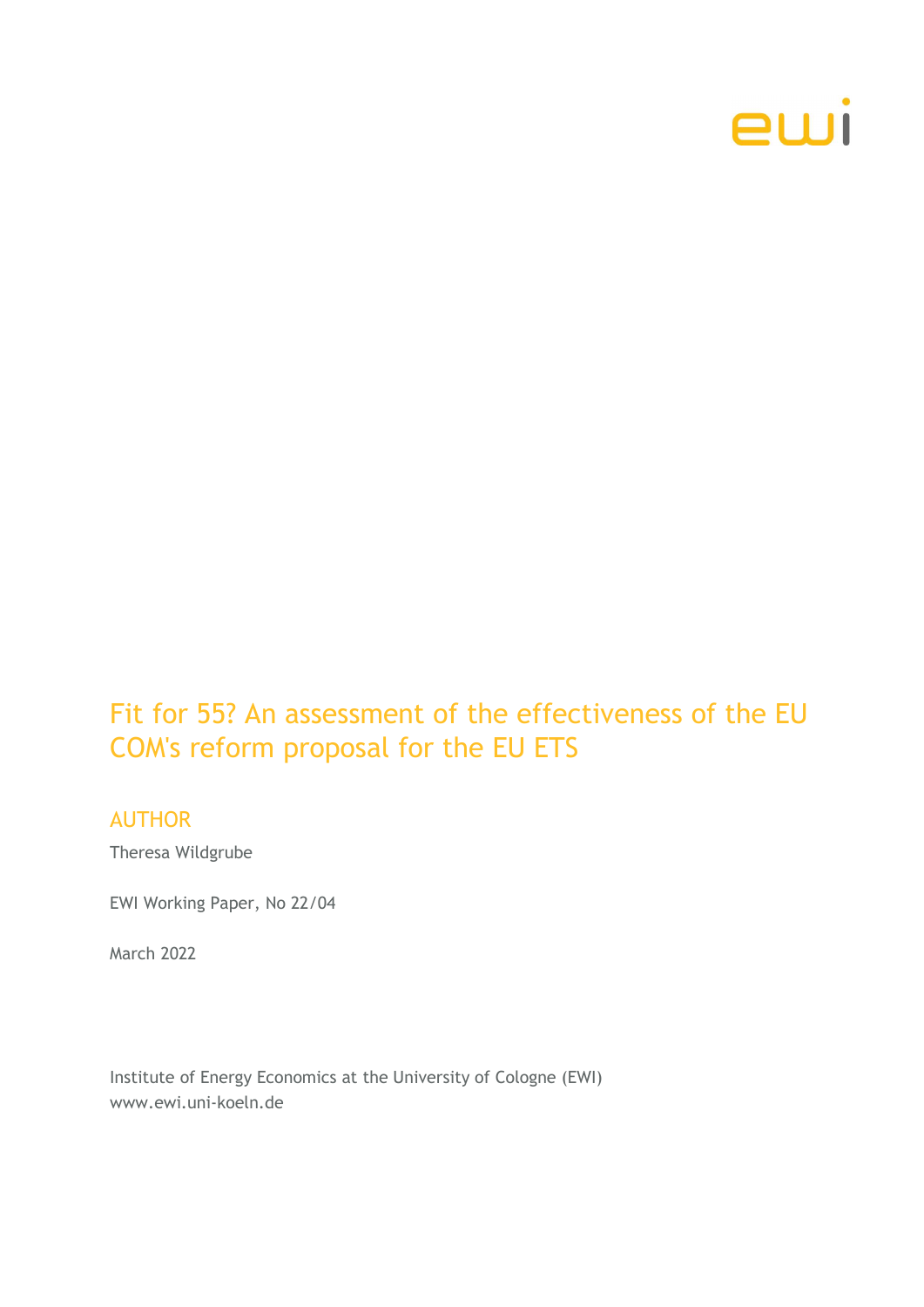Institute of Energy Economics at the University of Cologne (EWI)

Alte Wagenfabrik Vogelsanger Str. 321a 50827 Köln Germany

Tel.: +49 (0)221 277 29-100 Fax: +49 (0)221 277 29-400 www.ewi.uni-koeln.de

## CORRESPONDING AUTHOR

Theresa Wildgrube twildgr1@smail.uni-koeln.de

ISSN: 1862-3808

The responsibility for working papers lies solely with the authors. Any views expressed are those of the authors and do not necessarily represent those of the EWI.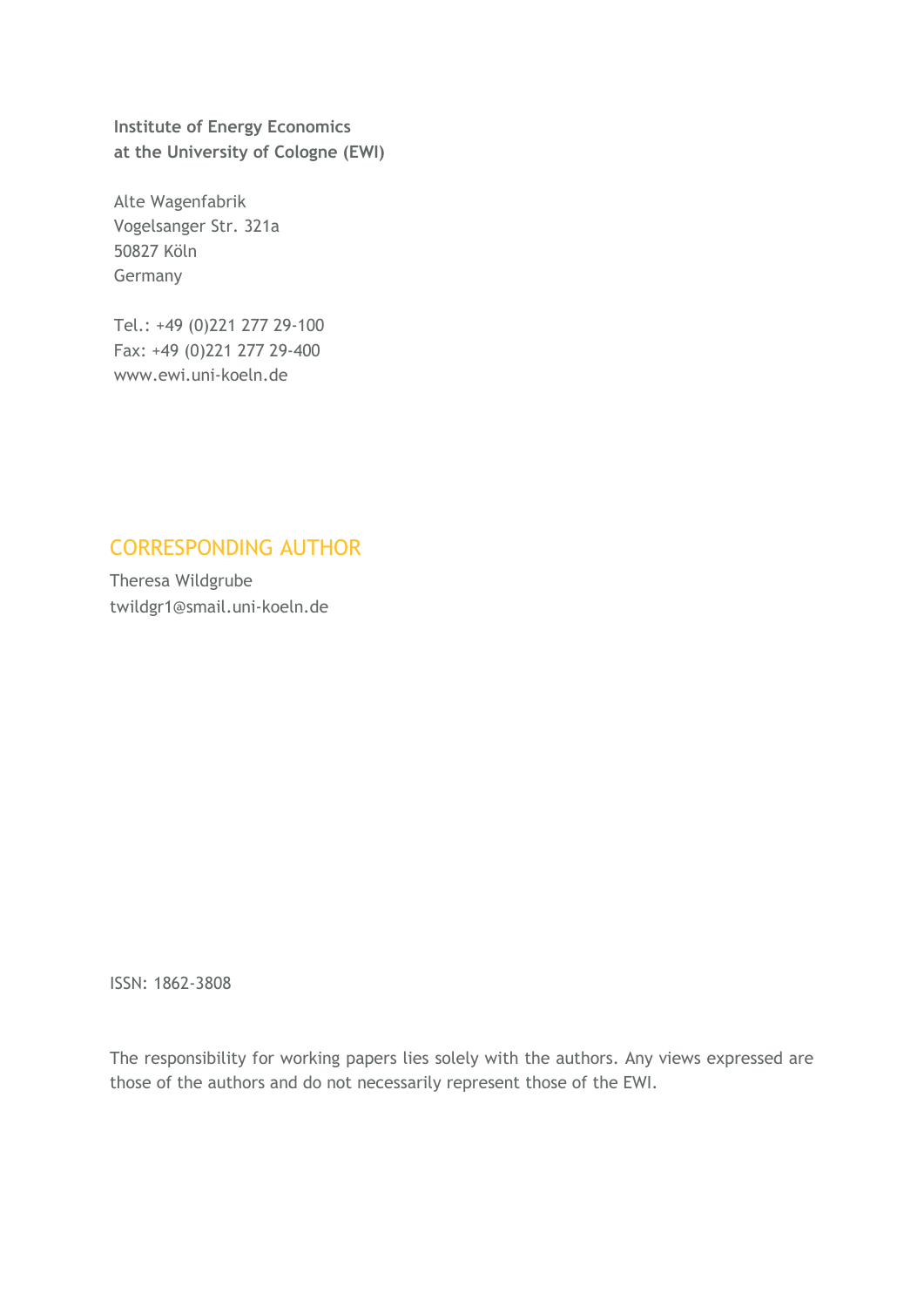## Fit for 55? An assessment of the effectiveness of the EU COM's reform proposal for the EU  $\mathrm{ETS}^{\star}$

Theresa Wildgrube<sup>a,∗</sup>

<sup>a</sup>Institute of Energy Economics, University of Cologne, Vogelsanger Strasse 321a, 50827 Cologne, Germany

#### Abstract

To achieve the EU's new climate target of reducing emissions by at least 55% until 2030, the European Commission proposed a reform of the EU ETS in its 'Fit for 55' legislative package. The reform entails an increase of the linear reduction factor (LRF), an adjustment of the intake rules for the Market Stability Reserve (MSR) and the introduction of a fixed threshold for the cancellation of allowances. A numerical discrete-time optimization model of the EU ETS assesses the impact of the reform as a whole and decomposes this impact into the effects caused by the three individual reform elements. The results show a significant impact of the reform with 48% higher prices in 2021 compared to the current regulation. Among other factors, the reform proposal has thereby significantly driven the observed price increase in 2021. The impact of the increased LRF is substantial, while the adjustments of MSR and Cancellation Mechanism are less important. While the proposed reform strengthens the EU ETS, the increased LRF and the adjusted MSR rules do not fully achieve their intended goals. The increased LRF may not reach the intended emissions reduction of 61% for emissions covered under the EU ETS. The adjusted MSR regulation may increase resilience to shocks. Yet, it may also decrease MSR intake, reducing the MSR's ability to regulate allowance supply. The fixed cancellation threshold increases the predictability of the mechanism as intended. However, the changed cancellation volume has repercussions on the achievement of the emission reduction target.

Keywords: Fit for 55, EU ETS, Linear reduction factor, Market Stability Reserve,

Cancellation Mechanism

JEL classification: C61, D25, Q48, Q54, Q58

<sup>\*</sup>The author would like to thank Marc Oliver Bettzüge, Lukas Schmidt and Johanna Bocklet for supporting this research with constructive discussions. All remaining errors are the author's.

<sup>∗</sup> twildgr1@smail.uni-koeln.de, +49 221 27729 100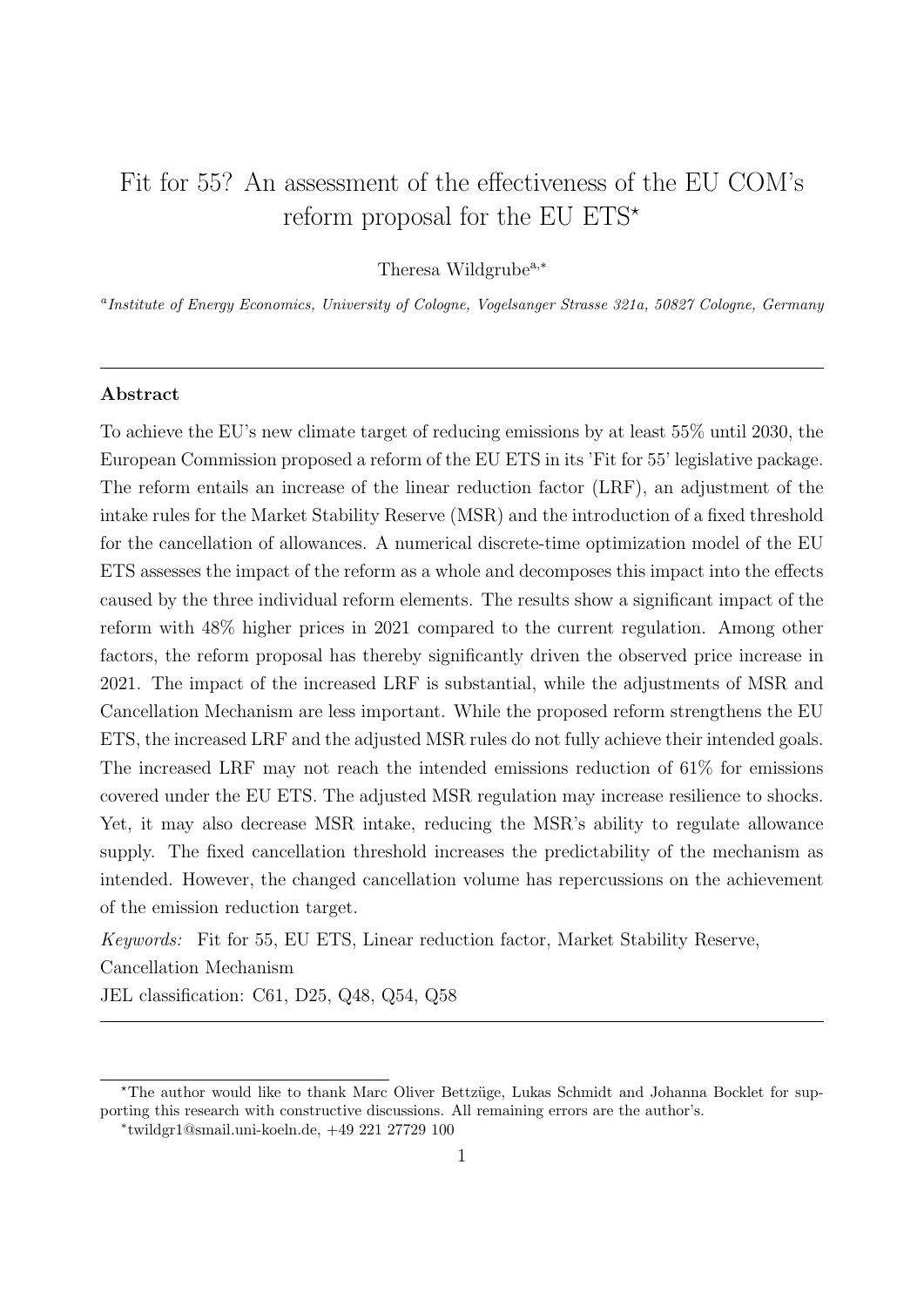#### 1. Introduction

Since its establishment in 2005, the European Emissions Trading System  $(EU ETS)^1$  has been reformed multiple times, changing its underlying incentive structure. The reformed and strengthened EU ETS currently reaches price levels of about 90 Euro per EU allowance (EUA) in February 2022, compared to an average of 24.9 Euro in 2020 and 5.8 Euro in 2017 (ICE, 2022). While other factors may influence EUA prices, the EU ETS experienced a significant price increase after its latest reform in 2018. Similarly, the EUA price increased after the European Commission (EU COM) announced its 'Fit for 55' legislative package in July 2021 that proposes measures to achieve the increased EU climate targets to at least 55% reduction until 2030 compared to 1990 levels and climate neutrality until 2050 set in the European Climate Law (European Parliament and the Council of the European Union, 2021). The 'Fit fir 55' package contains a substantive reform proposal for the EU ETS with three key reform elements that aim at strengthening the existing EU ETS: an increase of the linear reduction factor (LRF), an adjustment of the intake rules of the Market Stability Reserve (MSR) and an adjustment of the threshold for the Cancellation Mechanism (CM) (European Commission, 2021e).

The first element, the increase of the LRF, i.e., the rate at which the EU ETS cap decreases each year, aims at achieving the new, more ambitious climate target of at least 55% reduction until 2030. In accordance with the impact assessment for the 'Fit-for-55' package, the EC proposes an increase of the LRF to achieve a 61% reduction of EU ETS emissions compared to 2005 (European Commission, 2021b).

In 2015, the EU introduced the MSR with the aim of addressing imbalances of supply and demand of allowances and increasing the market's resilience to shocks (European Commission, 2021d). It adjusts the annual supply of allowances in response of the total number of allowances in circulation (TNAC), transferring excess allowances into a public reserve or reinjecting allowances from the MSR back into the market (European Parliament and the Council of the European Union, 2015). In 2018, the EU complemented the MSR with a CM rendering allowances invalid if the MSR volume exceeds a pre-determined threshold (European Parliament and the Council of the European Union, 2018). It was further established that the EU COM should review the MSR within the first three year after it entered into force in 2019 (European Parliament and the Council of the European Union, 2015).

<sup>&</sup>lt;sup>1</sup>This article uses the following abbreviations: EU ETS: European Emissions Trading System; EUA: EU allowance; EU COM: European Commission; LRF: linear reduction factor; MSR: Market Stability Reserve; CM: Cancellation Mechanism; TNAC: total number of allowances in circulation.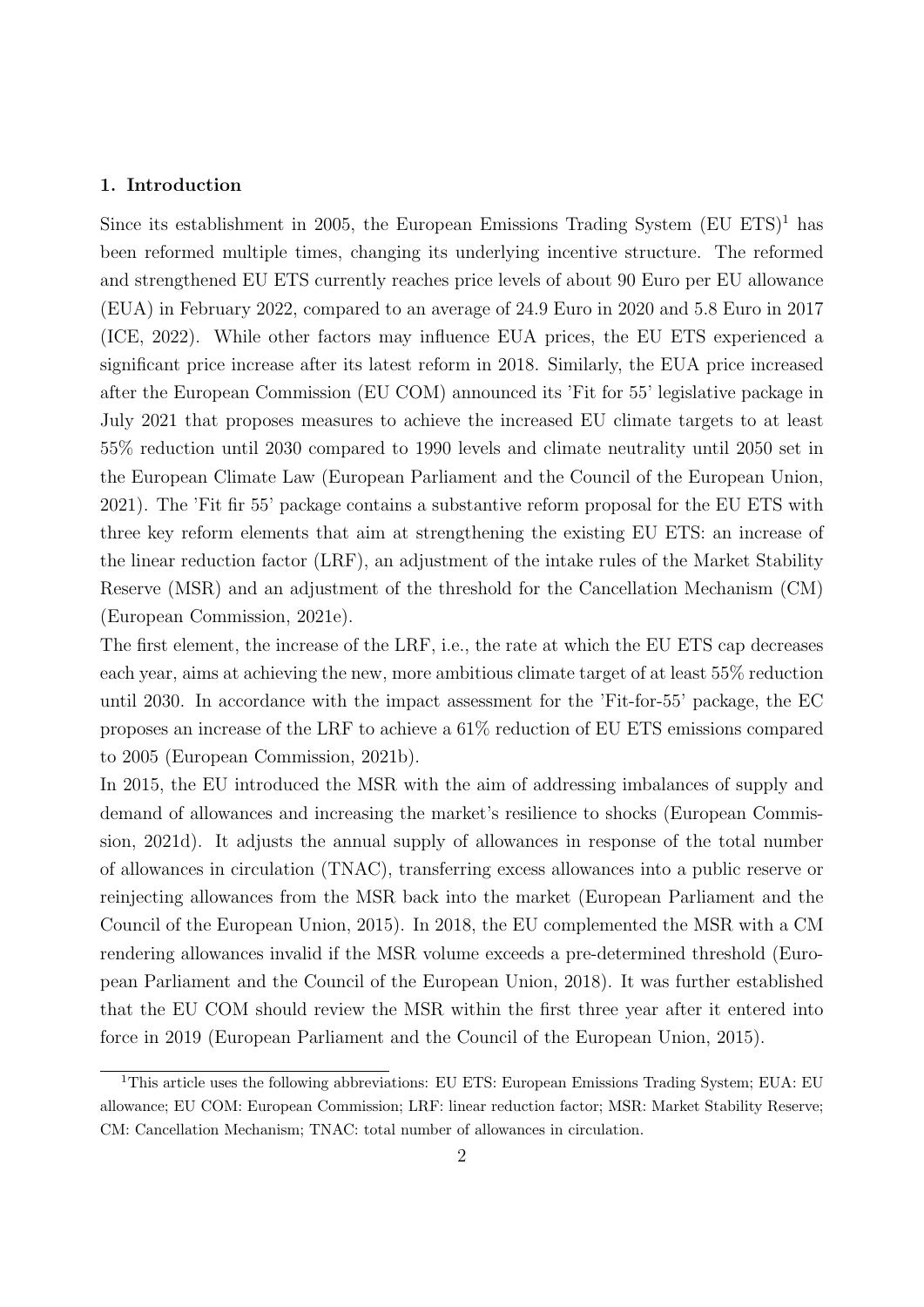The second element of the proposed EU ETS reform is the two-fold adjustment of the MSR intake rules. First, an increase of the MSR intake rate is proposed to reduce the number of allowances in the market that potentially cause a surplus of allowances (European Commission, 2021d). Second, a buffer zone shall reduce threshold effects potentially caused by the regulation in place. The aim of the buffer zone is hence to decrease price volatility (European Commission, 2021e). Price volatility is, among others, induced by abrupt shifts in allowance demand or supply that may lead to sudden changes in the EUA price levels.

The third proposed change to the mechanisms of the EU ETS is the adjustment of the CM that limits the amount of allowances in the MSR. The EU COM aims at increasing the predictability of the CM by proposing a fixed threshold for cancellation instead of the currently flexible threshold (European Parliament and the Council of the European Union (2018) and European Commission (2021e)).<sup>2</sup>

The research at hand analyzes the effects of the reform proposal on the price and abatement paths in the EU ETS. In particular, it aims to understand how the reform proposal could have contributed to the price increase and how the relative impact of the individual reform elements on price levels is. A focus of the analysis is on whether the individual reform elements effectively achieve their intended goals: The increase of the LRF aims at achieving the new, more ambitious climate target. The adjustment of the MSR rules with the introduction of a buffer zone and a long-term higher MSR intake rate aims to tackle market imbalances as well as to reduce price volatility in the EU ETS. The proposal for a fixed cancellation threshold targets the predictability of the CM.

For this purpose, the research extends a model of the EU ETS developed in Bocklet et al. (2019) with the latest reform proposal. The discrete-time numerical model optimizes firms' abatement in response to their expectation of the allowance price path in the EU ETS. It accurately depicts the EU ETS in its current regulation including the MSR and CM as well as the proposed adjustments. Different scenarios that integrate only one additional reform element help to decompose the aggregate impact of the reform into the effects of the individual reform elements. By comparing the scenarios with and without the individual

<sup>&</sup>lt;sup>2</sup>In addition to the outlined adjustments, the EC proposes an extension of the EU ETS to the maritime and aviation sectors into the main EU ETS (European Commission, 2021e). While both sectors only have a limited amount of emissions (the aviation and maritime caps are approx. 24 and resp. 79 million allowances (European Commission (2020) and European Commission (2021e)), the complex provisions for their integration into the EU ETS would impact the market outcome in hard to disentangle ways. For the purpose of clearly decomposing the individual effects of the three reform amendments outlined above, the research refrains from including these provisions.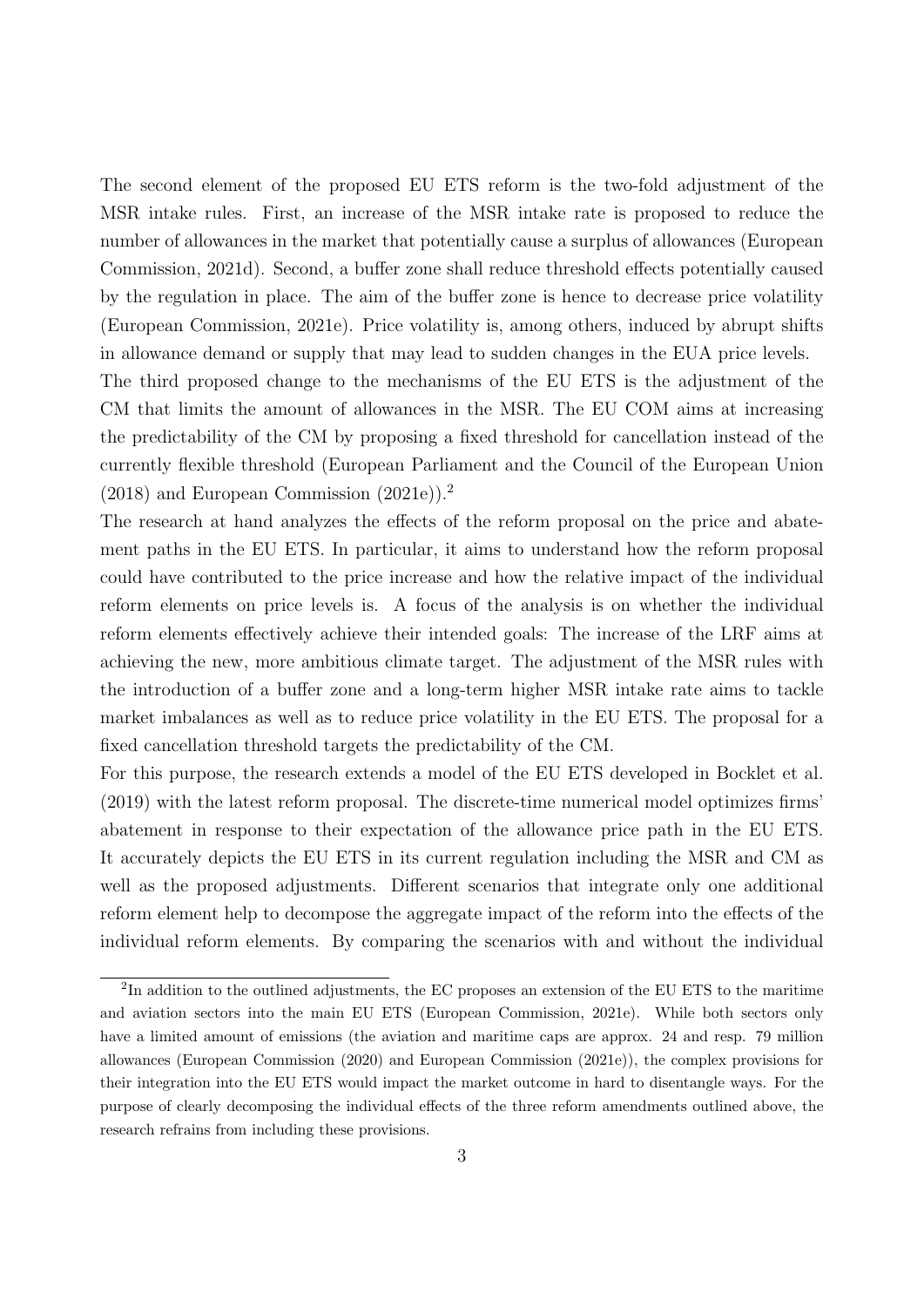reform element, the analysis assesses the effectiveness of the element; i.e., whether it achieves its intended goal.

The analysis finds that while the proposed reform achieves a higher predictability of the CM, it does not ensure reaching the new climate target for 2030. Moreover, the impact of the proposed adjustment of the MSR intake on reducing allowance surplus and decreasing price volatility is ambiguous. The model results show how the existing mechanism for MSR intake induces sudden increases or decreases in the allowance supply, thereby potentially destabilizing the EUA price. The introduction of the buffer zone smooths allowance supply as it prevents threshold effects caused by the current regulation. It hence reduced the probability of supply-induced shocks but does not address price variability caused by the MSR. Moreover, it may also reduce MSR intake and cancellation volumes which is in conflict with the other MSR goal of reducing the number of allowances in circulation. In any case, the model results also show that the overall impact of the proposed change in the MSR intake rules may be low.

The analysis of emissions trading systems builds on the seminal work of Hotelling (1931) on the optimal extraction path of finite resources. Hotelling (1931) shows that, in an ideal setting, extraction adjusts such that gains from extraction develop with the same rate as gains from alternative investments, that is the interest rate of capital. Rubin (1996) is the first to apply this finding to an ETS. His work is fundamental to understand the nature of an ETS based on an intertemporal allocation of an overall emissions budget.

Recently, research using numerical models of the EU ETS emerged that analyzes the dynamics of the regulatory system and draws conclusions on the efficiency and effectiveness of the EU ETS and its different reforms. Richstein et al. (2015) and Perino and Willner (2016) evaluate how the MSR affects price and abatement paths and find that the MSR does not fulfil its intended purpose of increasing market stability. Instead, it increases price variability. Bocklet et al. (2019) and Quemin and Trotignon (2019a) analyze the impact of the Cancellation Mechanism. Beck and Kruse-Andersen (2018) and Schmidt (2020) show that the CM changes the impact of overlapping national policies which can reduce emissions in the reformed EU ETS, if implemented early on. Bocklet (2020) analyzes the impact of crises on the EU ETS and finds that MSR and CM can decrease price volatility in times of crisis.

Osorio et al. (2021) and Pietzcker et al. (2021) analyze the EU ETS in the context of more ambitious EU climate targets. Both articles do not consider the 2021 reform proposal. Pietzcker et al. (2021) assess the impact of a 63% reduction sector of the European power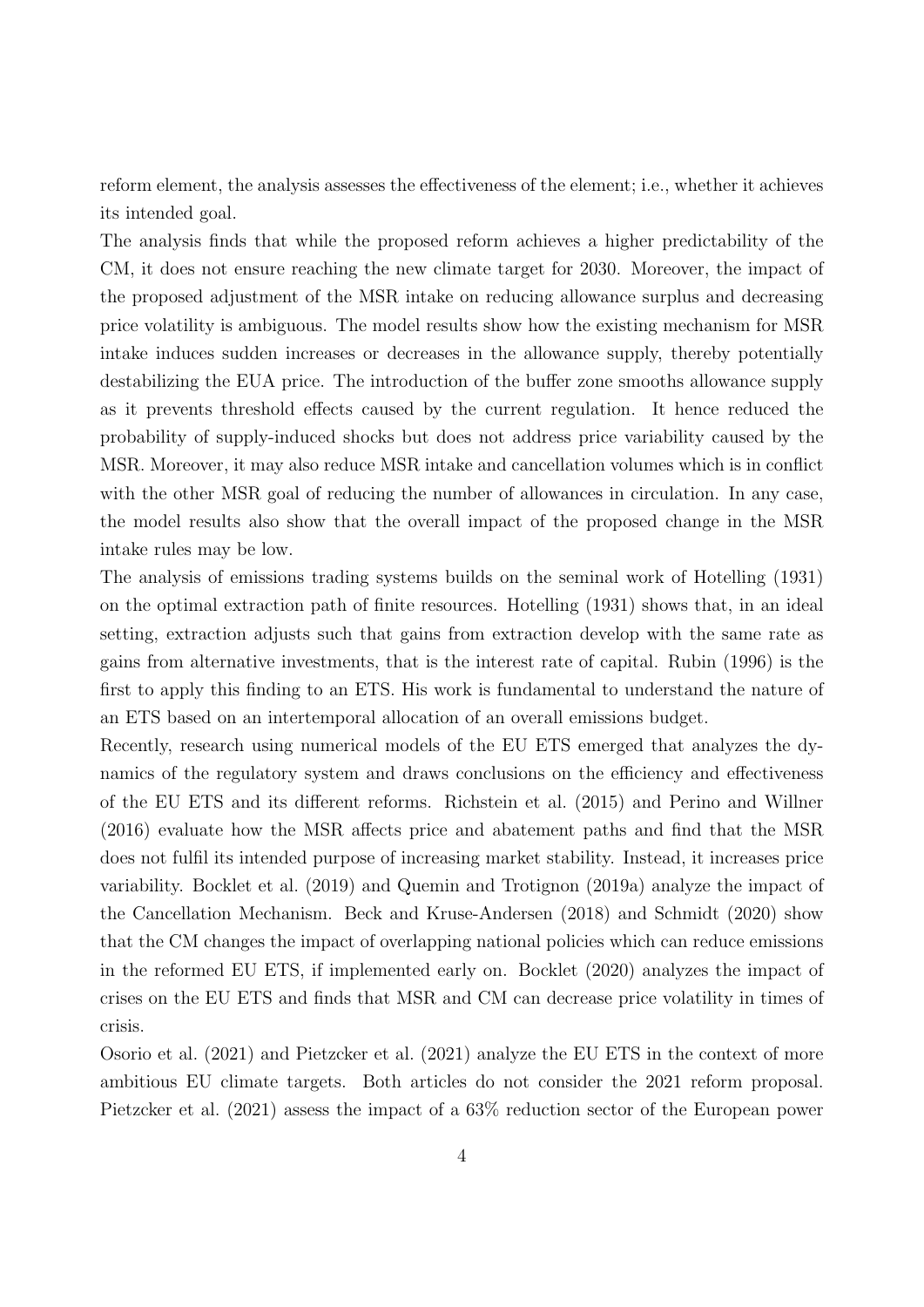sector and find that coal-fired electricity generation would phase out until 2030. Osorio et al. (2021) analyze market outcomes under a range of MSR parameters (auction share, thresholds and intake rate) and LRF options with a focus on the interactions between both reform elements. They find that an MSR reform can both lead to significantly more or less cancellation and that the increased LRF may lead to up to twice the cancellation volume depending on the applied MSR parameters. In contrast to Bocklet (2020), they find that cancellation volumes are hard to predict which leads to high price uncertainty.

There is so far no scientific analysis of the EU ETS reform proposal within the 'Fit for 55' package. In preparation of the proposal, the EU COM conducted an impact assessment analyzing different options for reforming the MSR and CM (European Commission, 2021b). The impact assessment uses a model developed in Quemin and Trotignon (2019b) that is similar to the model applied in the research at hand. However, the analyzed options differ from the actual EU COM proposal and the combination of different reform elements inhibits developing a clear understanding of which effects can be attributed to which individual reform element. The think tank Sandbag (Sandbag (2021a) and Sandbag (2021b)) has engaged in analyses of the EU ETS reform but use simulation with fixed assumption of emissions levels. The contribution of the research at hand to the existing literature is a comprehensive and transparent analysis of the proposed reform based on most recent data of the EU ETS using 2020 values of TNAC and MSR volume. The research analyzes the overall impact of the proposed reform on abatement and prices as well as the effectiveness of the individual elements. For this, an optimization model of the EU ETS is used to decompose the total impact of the reform into the impact of the individual elements, comparing their effects against their intended aim.

The remainder of this paper is organized as follows: Section 2 outlines the content of the current EU ETS reform proposal in detail. Section 3 extends the model developed in Bocklet et al. (2019) with the proposal. Section 4 introduces scenarios that decompose the impact of the reform into the effects of the individual reform elements and presents the model results. Section 5 discusses critical assumptions of the applied model and potential shortcomings of the individual reform elements. Section 6 concludes.

#### 2. The EU ETS in its current regulation and with the reform proposal

This section explains the EU ETS regulation in detail, contrasting the rules for LRF, MSR and CM in the regulation in place with the EU COM's reform proposal.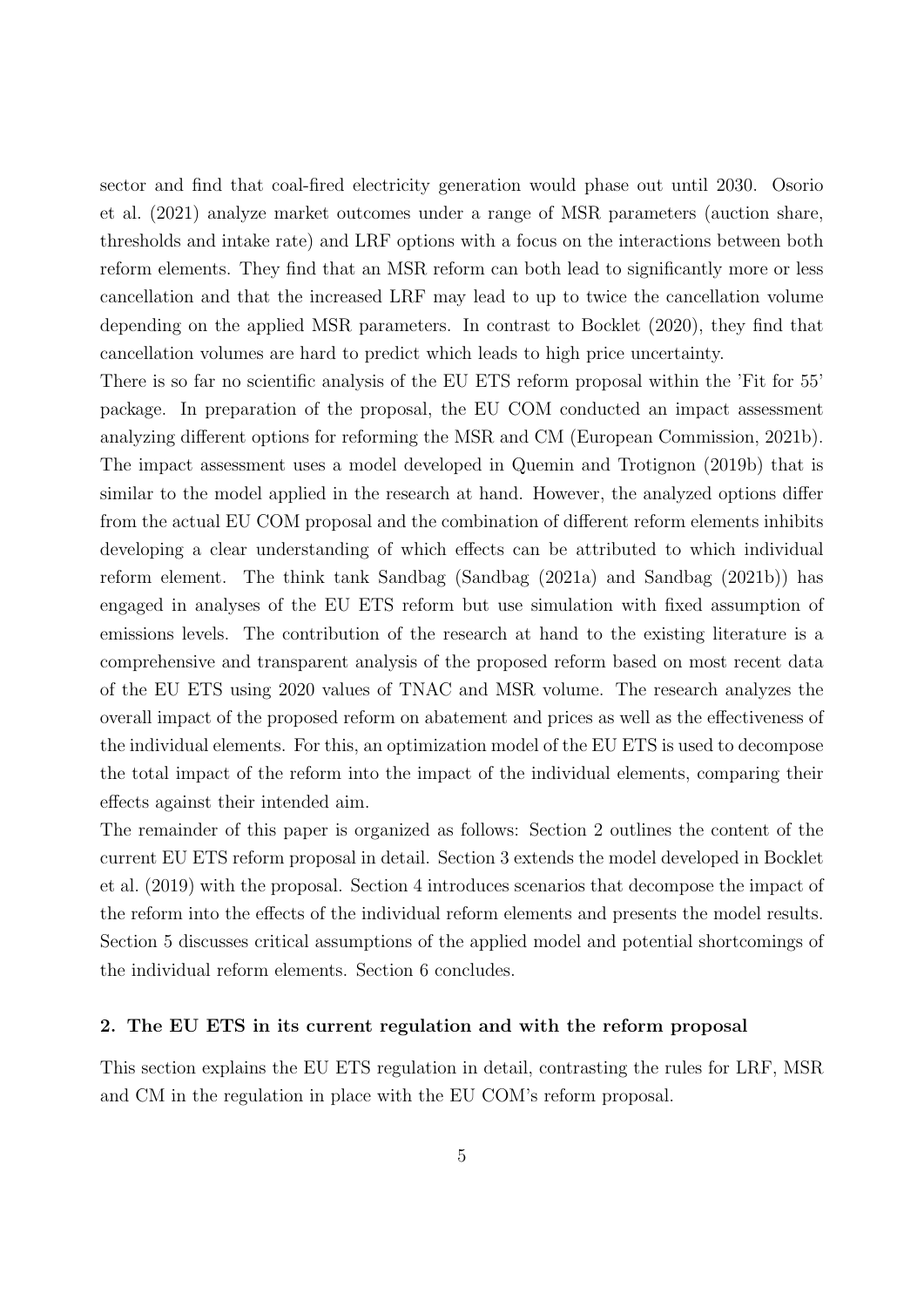#### 2.1. Linear reduction factor

The EU ETS cap in its current form applies a LRF of 2.2% meant to achieve an emission reduction of 43% for EU ETS emissions compared to 2005 levels and a 40% climate target for overall emissions in the EU compared to 1990 levels for the year 2030 (European Parliament and the Council of the European Union, 2018). The LRF is not a percentage rate for the cap to decline but rather a share of initial emissions, i.e., a fixed number of allowances, by which the cap decreases each year. For an increased EU climate target of at least 55% reduction until 2030 compared to 1990 levels, the EU COM proposes a 61% reduction of EU ETS emissions compared to 2005, in accordance with the impact assessment for the 'Fit-for-55' package (European Commission, 2021b). This is equivalent to an increase of the linear reduction factor from 2.2% to 4.2% from 2021 onwards (European Commission (2021e)).<sup>3</sup> The EC proposes an one-off reduction of 117 million allowances to accommodate the possible timeline of changes to the EU ETS Directive assuming a late implementation in 2024.<sup>4</sup> To achieve the EU's new long-term target of climate neutrality in 2050, the EU ETS needs a LRF of 2.0% from 2031 onward. An extrapolation of the current linear reduction factor of 2.2%, as applied in Bocklet et al. (2019), leads to zero supply of emissions only in 2058.

#### 2.2. Market Stability Reserve

In 2015, the EU introduced the MSR with the aim of stabilizing the market by addressing imbalances of supply and demand of allowances and increasing the EU ETS's resilience to shocks (European Commission, 2021d). The MSR started operating in 2019. It adjusts the annual supply of allowances in response of the TNAC volume. If the TNAC is higher than 833 million allowances, the auction volume of a year is reduced by a share of the TNAC. This share is stored in the MSR (European Parliament and the Council of the European Union, 2015). From 2019 to 2023, this share is set to 24%. After 2023, it should decrease to 12% under the current regulation (European Parliament and the Council of the European Union, 2018).

<sup>&</sup>lt;sup>3</sup>In fact, the proposed LRF slightly overachieves the target leading to a emissions reduction of  $62\%$ compared to 2005 levels.

<sup>4</sup>European Commission (2021e) leaves the exact value for the one-off reduction option to the year the proposal enters into force but European Commission (2021c) states a reduction of 117 allowances. This, in turn, indicates a target year 2024 for the proposal to enter into force with 39 million allowances for every year from 2021 to 2023 in which the increased LRF is not applied.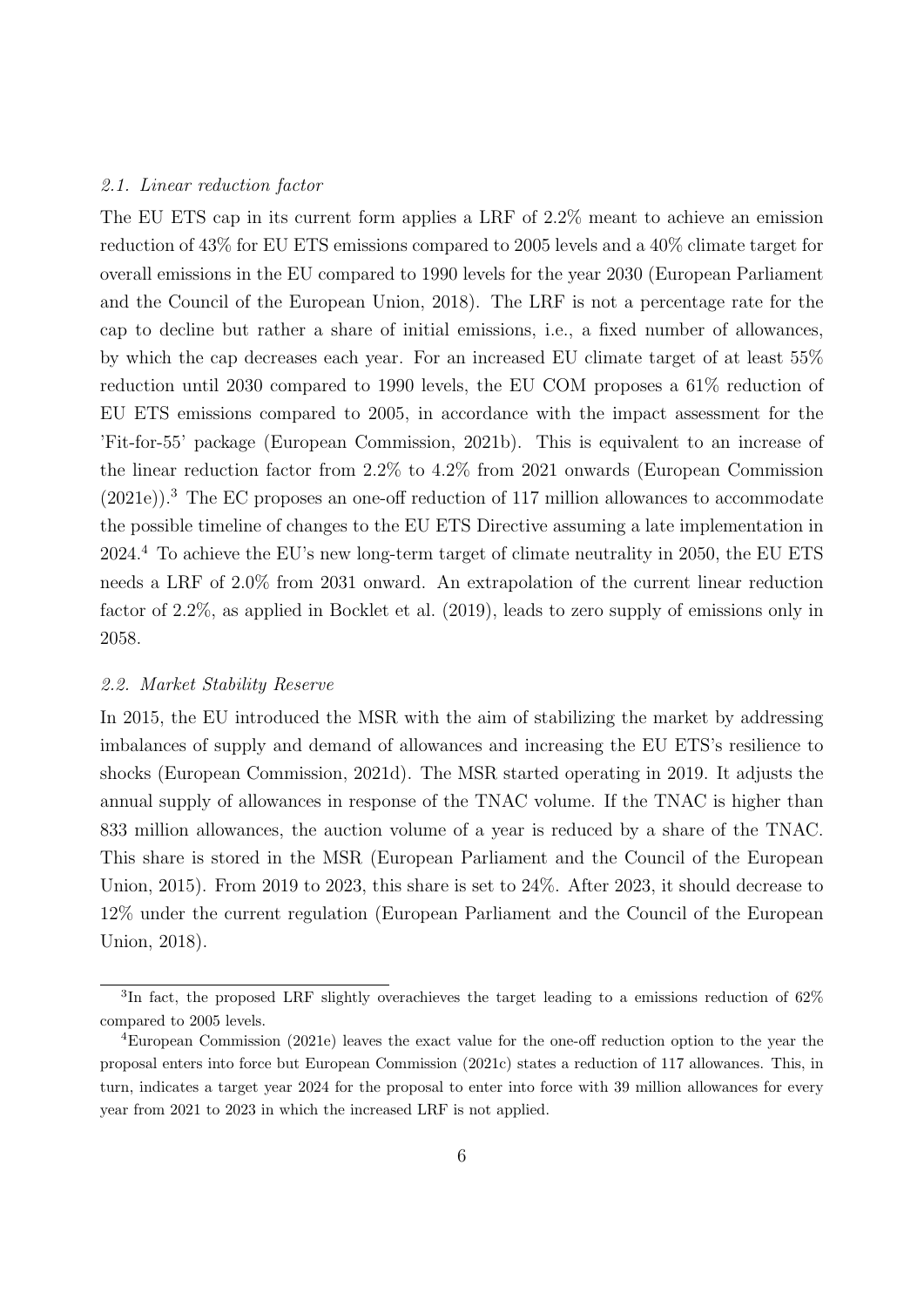The EU COM proposes a two-fold adjustment of the MSR intake rule. First, draft directive 2021/0202 proposes that the intake rate from 2024 to 2030 should continue to be at 24%. The preamble of the proposal for the directive states that the current intake rate of 12% after 2023 may cause a harmful surplus of allowances. The aim of the increased MSR intake rate is to reduce the number of allowances in the market. After 2030, the proposal suggests reverting the intake rate from 24% to 12% (European Commission, 2021d). Second, the EC identifies a threshold effect caused by the MSR regulation in place: Once the TNAC is at 833 million allowances, MSR intake jumps from zero to 100 (at a 12% intake rate) or 200 million allowances (at a 24% intake rate). The EU COM proposes a smoother intake rule: Within a buffer zone between a TNAC of 833 and 1096 million allowances, only the difference between 833 million allowances and the actual TNAC is transferred to the MSR. At a TNAC of 834 million allowances, that is only one allowance. At a TNAC of 1096 millions allowances, it is 263, which is exactly 24% of the TNAC. In this way, the buffer zone provision reduces MSR intake for a general intake rate of 24%. The aim of the buffer zone is to prevent abrupt spikes in allowance supply, thereby stabilizing EUA prices (European Commission, 2021e).

#### 2.3. Cancellation Mechanism

In 2018, Directive 2018/410 introduced a CM rendering allowances in the MSR invalid if the MSR volume exceeds a predetermined threshold. This mechanism endogenizes allowance supply. While the MSR by itself only shifts abatement in time, the CM changes the overall allowance budget available to the market based on the firms' abatement behaviour. The current regulation sets the cancellation threshold to the previous year's auction volume (European Parliament and the Council of the European Union, 2018). In its reform proposal, the EC states that the current mechanism is not predictable enough as the cancellation threshold depends on the auction level and in consequence also on the MSR intake as MSR intake reduces the number of allowances that is auctioned. With the proposed reform, the EC aims at increasing the predictability of the CM by setting a fixed threshold for cancellation of an MSR volume of 400 million allowances (European Commission, 2021e).

#### 3. Modeling the EU ETS reform proposal

To assess the impact of the proposed EU ETS reform, the research extends a numerical optimization model of the EU ETS developed in Bocklet et al. (2019) which is based on the model of an intertemporal allowance market in Rubin (1996). The EU ETS model uses discrete time steps  $t = 1, 2, \ldots T$  and accurately depicts the EU ETS including the Market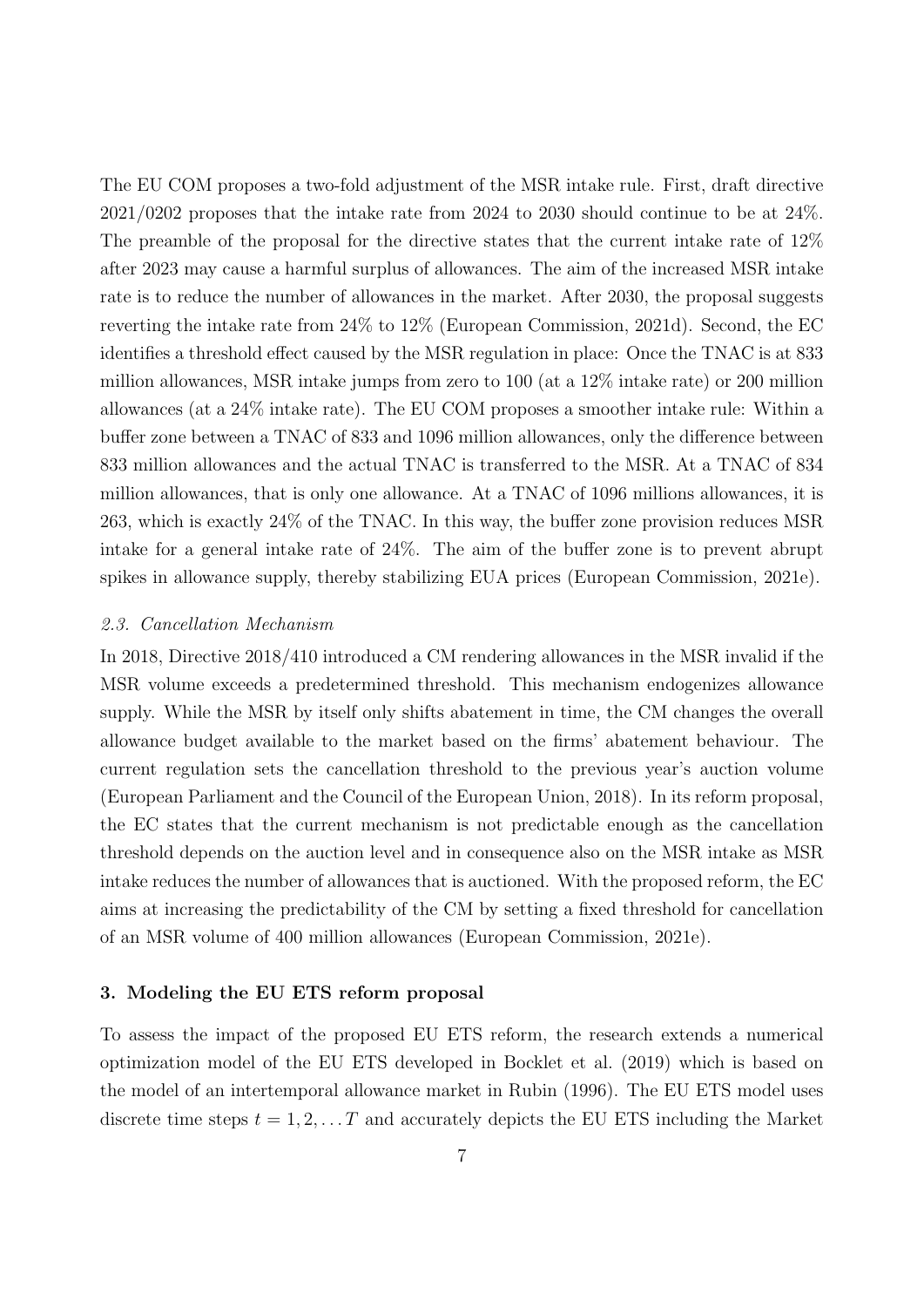Stability Reserve and the Cancellation Mechanism. The updated model compares the 2018 regulation with the EU COM's proposal from July 2021 as described in section 2. This section sets up the optimization problem of firms in a multi-period emission trading system and derives the market clearing condition. It further sets up model equations for the MSR and CM according to the current regulation and the EC's reform proposal. The section concludes with remarks on the model implementation and the applied parameters.

#### 3.1. Firms' decision

In the model, N polluting firms have to buy allowances for their emissions and hence decide on their level of abatement  $a(t)$  or the number of allowances they buy in each period  $x(t)$ , respectively. Firms act rationally and have perfect foresight. Extending the original model in Bocklet et al. (2019), Bocklet and Hintermayer (2020) show that hedging of allowances and myopic behavior influenced the EU ETS outcome in the past. While these factors probably continue to play a role in the market behavior, the research at hand refrains from transferring the model results of Bocklet and Hintermayer (2020) to the here applied model for two reasons. First, it is likely that the impact of bounded rationality decreases in market prices and the EU ETS has seen a remarkable increase of prices in the past years (ICE, 2022). With higher stakes in the market, firms should take a longer-term perspective and reduce hedging if it induces additional costs on them. Moreover, the increasing participation of financial actors should likewise have decreased the impact of hedging and myopia. Quemin and Pahle (2021) show that the number of investment funds in the EUA market increased from under 100 in January 2018 to almost 350 in November 2021. Second, the consideration of bounded rationality elements in firms' behavior increases the model complexity at the cost of losing transparency and the ability to disentangle the effects of individual model elements and assumptions. Section 5.1 discusses the impact the assumptions of perfect rationality and foresight have on the model results.

Each firm minimizes the present value of its total expenditure which is the sum of abatement costs  $C(a(t))$  and payments for  $x(t)$  allowances at price  $p(t)$  discounted at interest rate r.

$$
PV = \sum_{t=0}^{T} \frac{1}{(1+r)^t} [C(a(t)) + p(t)x(t)].
$$
\n(1)

The firm can bank the allowances in order to use them at a later point in time. The individual bank of the firm  $b(t)$  cannot be lower than zero; that means, a firm cannot emit more than it owns in allowances. The firm has a constant level of baseline emissions  $u$  that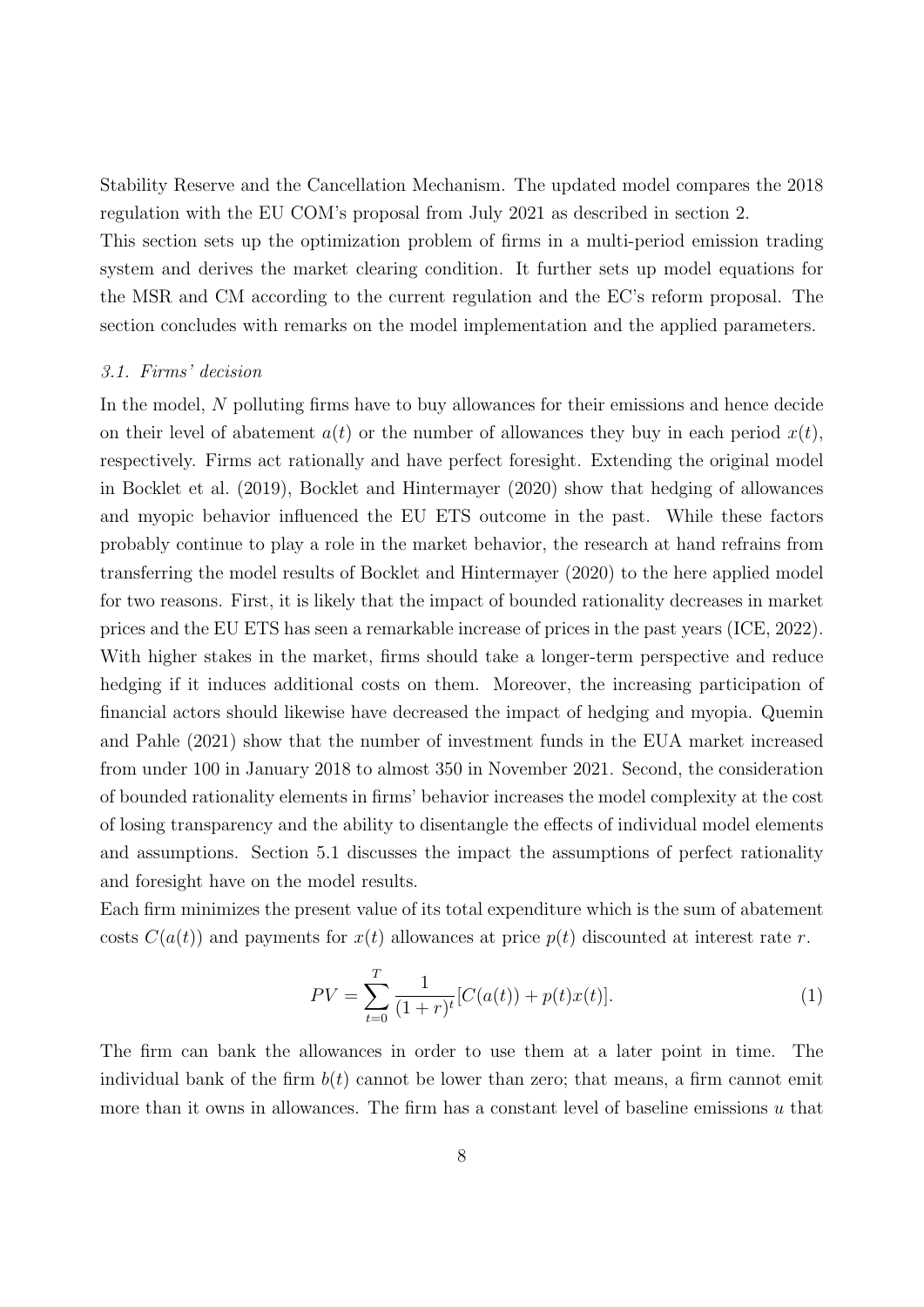the firm would have in a hypothetical setup without an emission trading system. Combined with the intertemporal constraint on banking, the minimization problem of the firm is

$$
\min_{a(t),x(t)} \sum_{t=0}^{T} \frac{1}{(1+r)^{t}} [C(a(t)) + p(t)x(t)]
$$
  
s.t.  $b(t) - b(t-1) = x(t) - u + a(t)$  for all  $t = 1, 2, ..., T$   
 $b(t) \ge 0$   
 $x(t), a(t) \ge 0.$  (2)

The Lagrangean optimization yields the equilibrium condition

$$
C_a(a(t)) = p(t). \tag{3}
$$

The firm sets its abatement level  $a(t)$  such that the marginal abatement costs equal the allowance price  $p(t)$ .

The model assumes a marginal abatement cost (MAC) function  $C_a(a(t))$  that increases linearly in abatement  $a_t$  with an exogenous cost parameter  $c$ :

$$
C_a(a(t)) = c \ a(t) \tag{4}
$$

#### 3.2. Market equilibrium

The market determines the allowance price such that the demand of the N identical firms and the supply of allowances are in equilibrium. Supply can come from the private bank  $b_t$  or the issuance of allowances  $I_t$ . The path of issued allowances decreases with a linear reduction factor  $\alpha(t)$ , i.e.  $I(t) = I(t-1) - \alpha(t)I_0$ . The regulator issues a share of allowances through auctions  $I_{auct}(t)$  and the remaining allowances for free.

It must hold that aggregated emissions, that is baseline emissions minus abatement, over time are smaller than aggregated issued allowances plus the initial bank:

$$
\sum_{\tilde{t}=0}^{t} [u - a(\tilde{t})] \le \sum_{\tilde{t}=0}^{t} I(\tilde{t}) + b_0 \text{ for all } t = 0, 1, ..., T.
$$
 (5)

The allowance price develops over time according to the following rule, derived from the firm's optimization problem in equation 2.

$$
\frac{p(t+1) - p(t)}{p(t)} = r - (1+r)^{t+1} \frac{\mu_b(t)}{p(t)}.
$$
\n(6)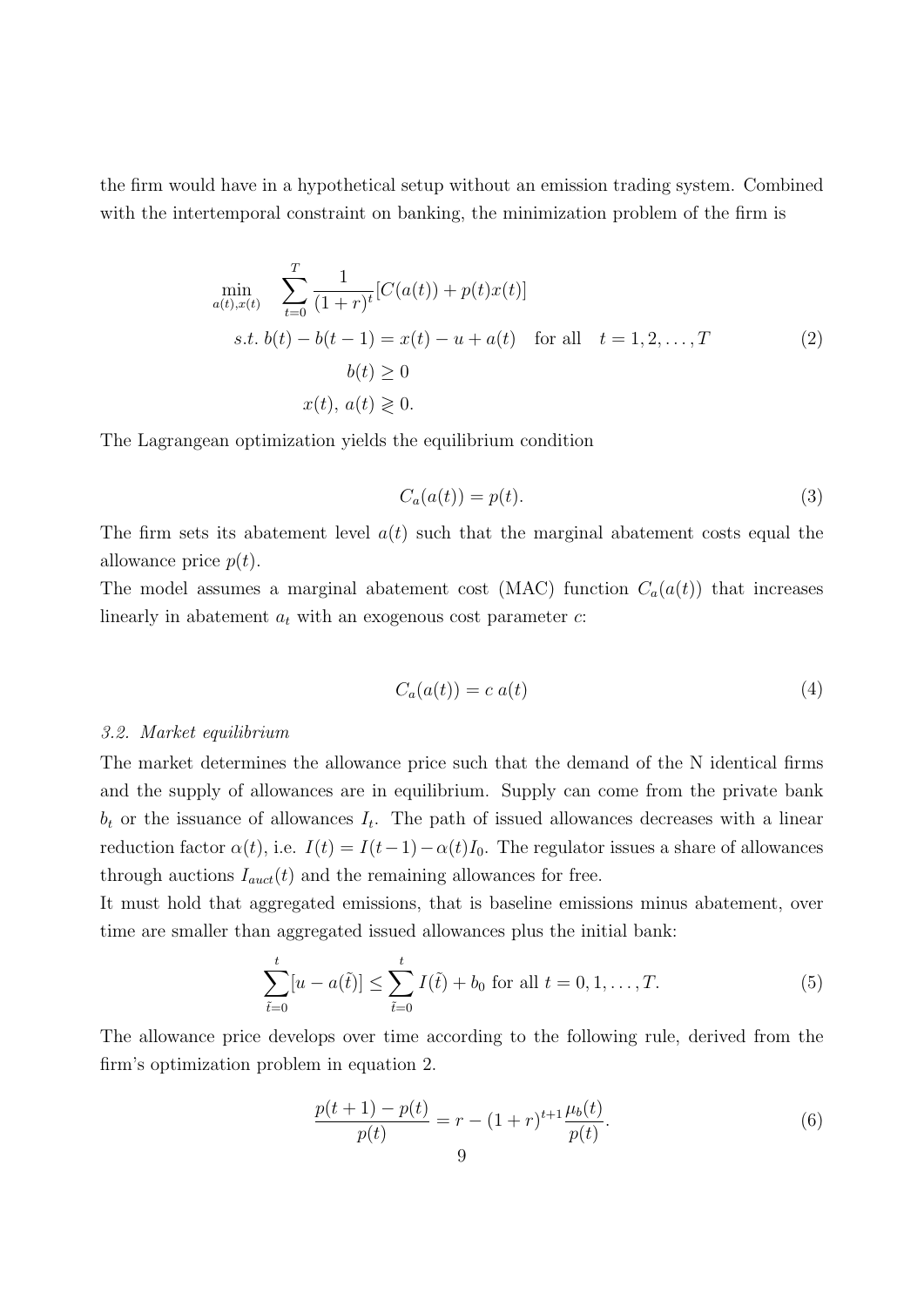In a setup in which the total number of allowances is available at all points in time, the price would increase with the interest r in line with Hotelling  $(1931)$ . In the setup of the EU ETS borrowing is not allowed.  $\mu_b(t)$  can be interpreted as the shadow costs of the borrowing constraint. If firms would optimally abate less than allowances are available, then the constraint on borrowing is binding. This occurs when the private bank is empty, i.e.  $b_t = 0$ . In this case the price increases at a lower rate than r.

#### 3.3. Market Stability Reserve and Cancellation Mechanism

The EU introduced the Market Stability Reserve and the Cancellation Mechanism with the aim to stabilize allowances supply in the EU ETS. The combined mechanism of MSR and CM adjusts the allowances supply as reaction to the total number of allowances in circulation  $T N A C(t) = N b(t).$ 

According to the EC's reform proposal, if at any point of time  $t$  the TNAC is higher than a threshold  $\ell_{zone}$ , allowances enter the MSR in the following year instead of being auctioned. Under the 2018 regulation, MSR intake is a share  $\gamma(t)$  of the TNAC. The EC reform proposal suggests introducing a buffer zone such that if the TNAC is in a range between  $\ell_{zone}$  and  $\ell_{up}$ , the MSR intake only amounts to the difference between the TNAC and  $\ell_{zone}$ . Above  $\ell_{up}$ , the intake increases to a share  $\gamma(t)$  of the TNAC for both the 2018 regulation and the reform proposal. The auction volume  $I_{auct}(t)$  decreases by the same amount of allowances. Under both regulations, if  $TNAC(t)$  is below a lower threshold  $\ell_{low}$ , R allowances from the MSR are added to the auction volume of the following year (European Parliament and the Council of the European Union (2015) and European Commission (2021d)).<sup>5</sup>

The CM determines that allowances are cancelled from the MSR, i.e. are rendered invalid, if the MSR exceeds a limit of  $\ell_{cancel}$ . Under the regulation in place,  $\ell_{cancel}$  is set at the previous year's auction volume. The proposed reform fixes the threshold  $\ell_{cancel}$  at 400 million allowances (European Parliament and the Council of the European Union (2018) and European Commission (2021d)).

In the model, the endogenous supply of allowances is expressed by

$$
I(t) = I(t-1) - \alpha(t)I_0 - Intake(t) + Reinjection(t).
$$
\n(7)

<sup>&</sup>lt;sup>5</sup>The threshold for MSR intake  $\ell_{zone}$  is 833 million and the upper threshold  $\ell_{up}$  under the reform proposal is 1096 million allowances. The intake share  $\gamma(t)$  is 24% until 2023 and 12% afterwards under the regulation in place. The EC proposes maintaining  $\gamma(t)$  at a level of 24% until 2030. The reinjection is triggered at a lower threshold  $\ell_{low}$  of 400 million allowances and comes at yearly tranches R of 100 million allowances (European Parliament and the Council of the European Union (2015) and European Commission (2021d)).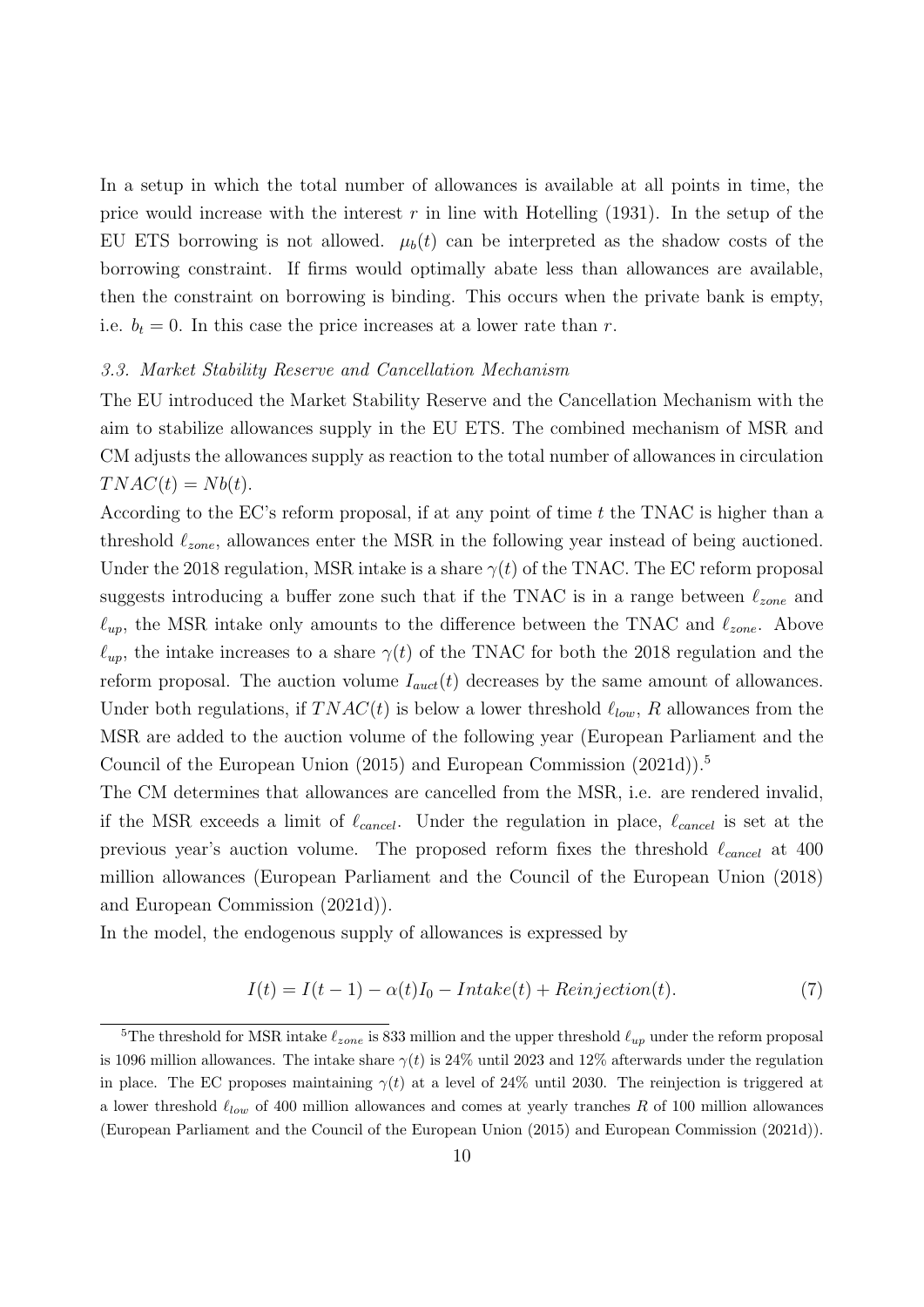The MSR volume is then given by

$$
MSR(t) = MSR(t-1) + Intake(t) - Reinjection(t) - Cancel(t),
$$
\n(8)

with

$$
Intake(t) = \begin{cases} \gamma(t) * TNAC(t-1) & \text{if } TNAC(t-1) \ge \ell_{up}, \\ 0 & \text{else,} \end{cases}
$$
(9)

for the 2018 regulation and

$$
Intake(t) = \begin{cases} \gamma(t) * TNAC(t-1) & \text{if } TNAC(t-1) \ge \ell_{up}, \\ TNAC(t-1) - \ell_{zone} & \text{if } \ell_{up} > TNAC(t-1) \ge \ell_{zone}, \\ 0 & \text{else,} \end{cases} \tag{10}
$$

for the reform proposal as well as rules for reinjection and CM of

$$
Reinjection(t) = \begin{cases} R & \text{if } T NAC(t-1) < \ell_{low} \land MSR(t) \ge R, \\ MSR(t) & \text{if } T NAC(t-1) < \ell_{low} \land MSR(t) < R, \\ 0 & \text{else,} \end{cases} \tag{11}
$$
\n
$$
Cancel(t) = \begin{cases} MSR(t) - \ell_{cancel} & \text{if } MSR(t) \ge \ell_{cancel}, \\ 0 & \text{otherwise.} \end{cases} \tag{12}
$$

#### 3.4. Model implementation and parametrization

The model is implemented and solved by GAMS and CPLEX as a mixed-integer linear program. The non-linear regulatory decision rules in both the regulation in place and the reform proposal are linearized using binary variables and the big-M method.

Following Bocklet et al. (2019), the numerical model uses an interest rate of  $r = 8\%$ , baseline emissions of  $u = 2000$  million  $CO_2$ eq. and a cost parameter  $c = 0.75$  that leads to costs of the backstop technology of 150 Euro per ton.

The updated model starts in 2021 for both regulations and adjusts the cap to account for the withdrawal of installations from the United Kingdom. The 2021 cap therefore decreases to 1,572 million allowances (European Commission, 2021e).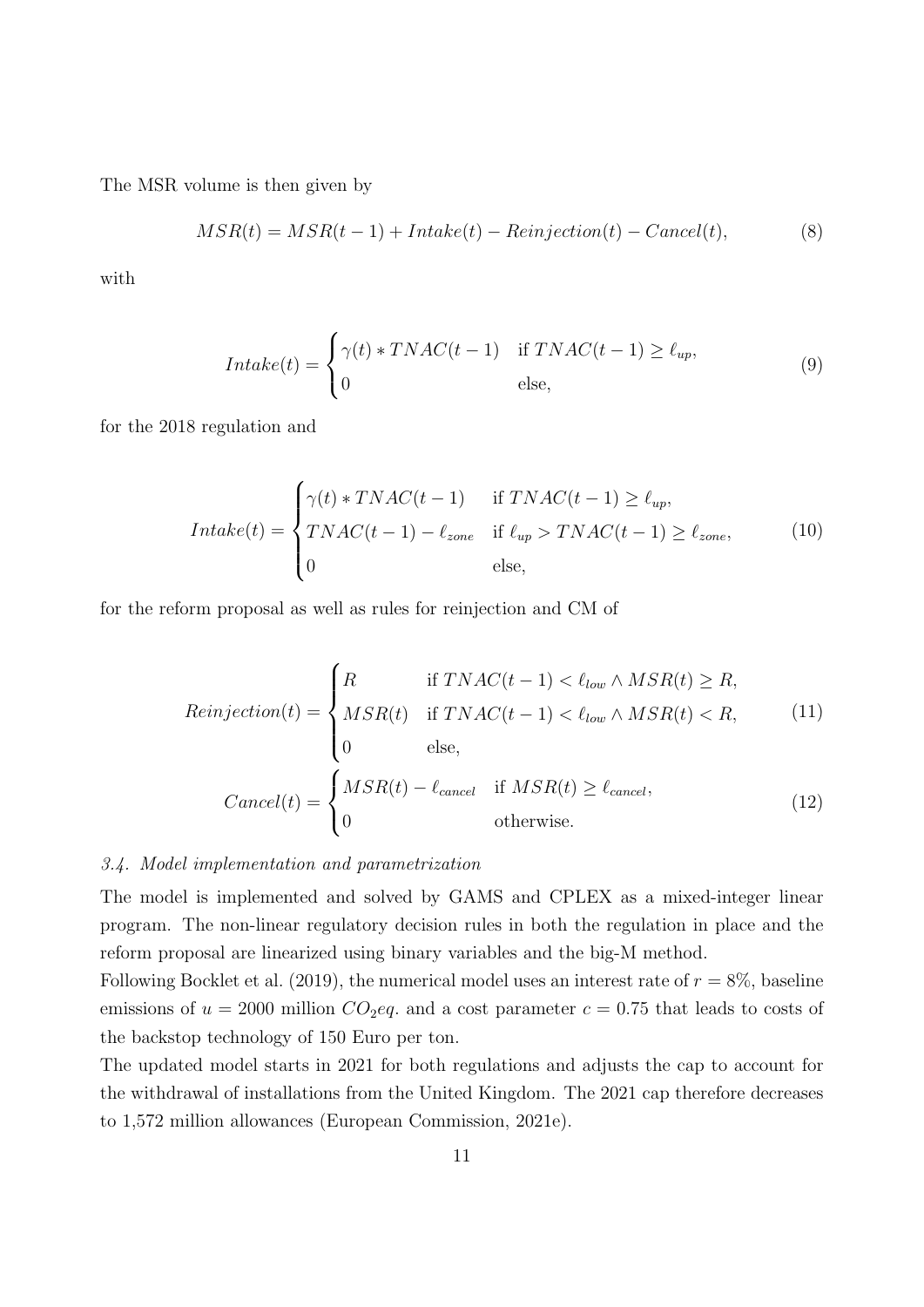The MSR started in 2019 with an initial endowment of 900 million allowances from backloading between 2014 and 2016 (European Parliament and the Council of the European Union, 2015) and 600 million not allocated allowances from phase III of the EU ETS (European Commission, 2015). The starting value for the MSR volume in 2021 is 1925 million allowances (European Commission, 2021a). In 2021, the MSR intake is 333 million allowances.<sup>6</sup>

#### 4. Results

This section decomposes the overall effects of the reform into the individual effects of the different amendments. For this purpose, the research sets up four different scenarios, depicted in table 1. The 2018 regulation scenario represents the current status of the EU ETS with a LRF of 2.2% and the existing implementation of the MSR and CM as outlined in section 2. The *Increased LRF* scenario updates the climate target of the 2018 regulation scenario to a LRF of 4.2% until 2030 and of 2.0% afterwards. The New MSR scenario extends the Increased LRF scenario by including the new MSR intake rules in accordance with the 'Fit-for-55' proposal described in section 2. The Fit for 55 scenario includes all three reform elements and thus entails a CM with a fixed cancellation threshold of an MSR volume above 400 million allowances.

#### 4.1. Increased linear reduction factor

To assess the impact of the increased LRF on its own, the Increased LRF scenario is compared to the 2018 regulation scenario. The increased LRF applied ex-ante, i.e. without MSR movements and cancellations, leads to a 62% emissions reduction in 2030 and climate neutrality in 2050. In total, it causes a reduction of overall allowance supply by 10,100 million allowances, or 34.2%, compared to the counterfactual 2018 regulation scenario in which the 2.2% LRF is extrapolated until allowance supply becomes zero. Figure 1 contrasts the ex-ante allowance supply of the two scenarios. It becomes apparent that while the existing regulation achieves climate neutrality in the EU ETS sectors in 2058, climate neutrality in

<sup>&</sup>lt;sup>6</sup>In reality, MSR intake is determined for a period from September of one year to August of the next year. However, MSR volume for the cancellation mechanism is the end value of each year. To adjust this MSR intake to a yearly basis, the model uses for 2021 the January to August 2021 value from 2020's Communication C(2020) 2835 adjusted by Notice 2020/C 428 I/01 plus an estimate for MSR intake from 2021's Communication C(2021)3266. The estimate uses the 2020 share of the September to December intake from the 2020's Communication total intake.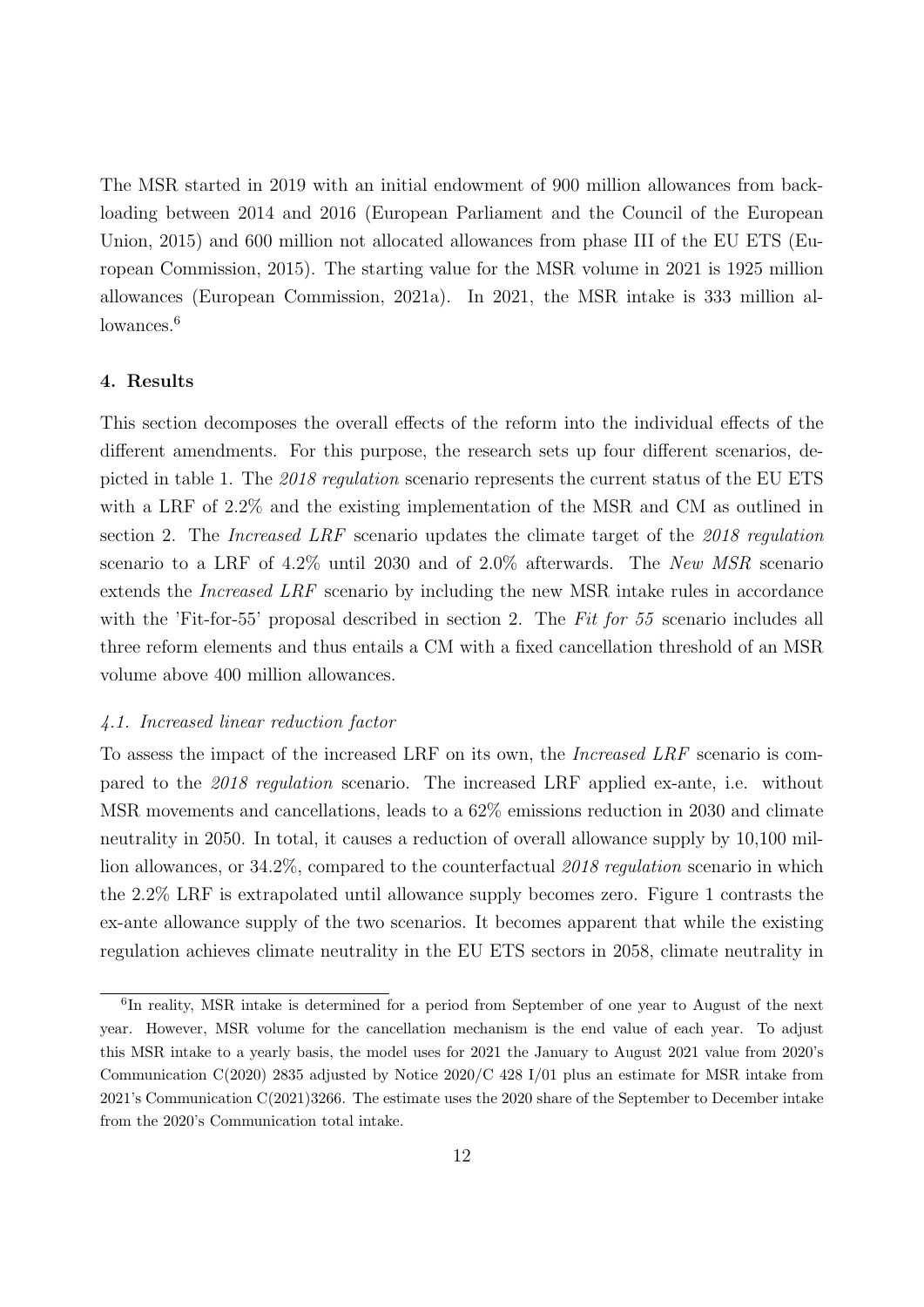|                 | $_{\rm LRF}$   | MSR                             | CM              |
|-----------------|----------------|---------------------------------|-----------------|
| 2018 regulation | 2.2 until 2057 | $\ell_{up} = 833$ million EUA   | MSR >           |
|                 |                | $\gamma = 0.12$ after 2023      | $TNAC(t-1)$     |
| Increased LRF   | 4.2 until 2030 | "                               | , 2             |
|                 | 2.0 until 2050 |                                 |                 |
| New MSR         | , ,            | $\ell_{zone} = 833$ million EUA | "               |
|                 |                | $\ell_{up} = 1,096$ million EUA |                 |
|                 |                | $\gamma = 0.24$ after 2023      |                 |
| Fit for 55      | , ,            | "                               | MSR >           |
|                 |                |                                 | 400 million EUA |

Table 1: Scenario overview

2050 requires a significant reduction of the allowance cap. With a LRF of 4.2% until 2030, the climate neutrality target for 2050 can be achieved with a lower LRF of 2.0% after 2030.



Figure 1: Ex-ante allowance supply under the 2018 regulation and the Fit for 55-proposal

Figure 2 highlights the differences in the model results of the two scenarios. The tightening of allowance supply leads to an increase of the allowance price over the model horizon. The 2021 price level is 46.4% higher with the new target. Accordingly, abatement is shifted forward and increases proportionally to the price increase. The emission level reduces to zero already in 2050 under the increased LRF; i.e., firms do not bank allowances for the time the allowance supply is zero.

The higher price and, hence, abatement level lead to a higher TNAC from 2021 to 2028. This, in turn, triggers more and longer MSR intake. While under 2018 regulation intake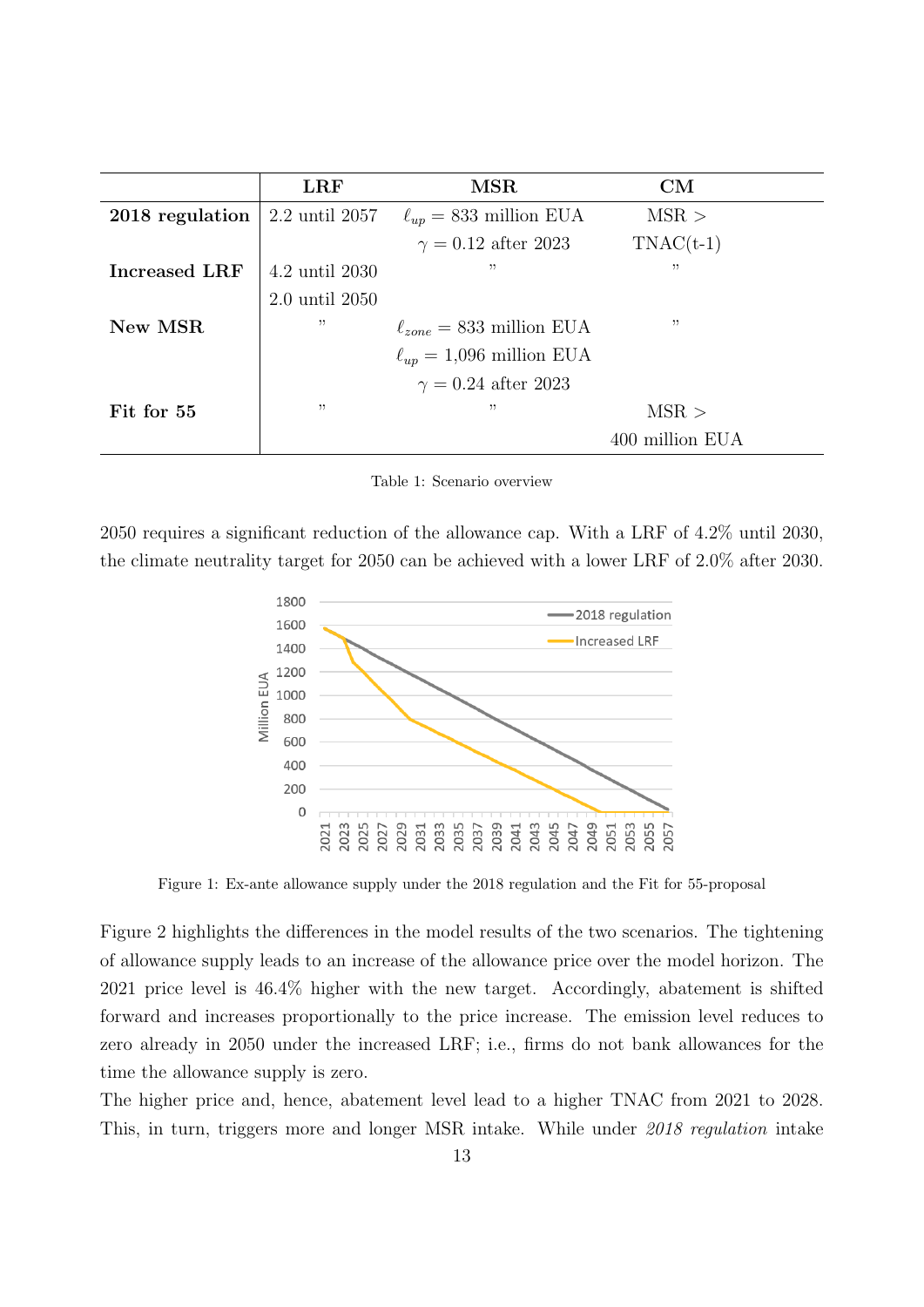takes only place in 2021 and 2022, it is prolonged until 2024 in the Increased LRF scenario. This leads to a higher cancellation volume with the new target. Notably, the longer intake period leads to lower auction levels in 2023, thus triggering additional cancellation in 2024. The aggregate cancellation volume increases from 1,945 to 2,355 million EUA, i.e. by 21%. As the rules for MSR intake and cancellation do not change between the two scenarios, the MSR volumes after the cancellation in 2023 do not vary significantly. The higher TNAC in the Increased LRF scenario leads to a later start of reinjection of MSR allowances into the market in 2028 compared to 2027 in the 2018 regulation scenario. In the long run, the lower allowance supply leads to a quicker depletion of the TNAC such that, after 2028, its level is lower under Increased LRF than under 2018 regulation.



Figure 2: Results of Increased LRF minus 2018 regulation

The increased LRF ex-post misses its aim of a 61% emission reduction compared to 2005 levels. While the ex-ante cap overachieves the targets with a 62% reduction, the resulting emission level in 2030 only achieves a 58% emission reduction. Not only use firms allowances from the TNAC in 2030 but the climate target year lies moreover in the period of MSR reinjection. In other words, the MSR impedes the achievement of the climate target for 2030. This confirm the results from Osorio et al. (2021) that a LRF of 5.1% would be needed to achieve an emission reduction of 63% under the EU ETS.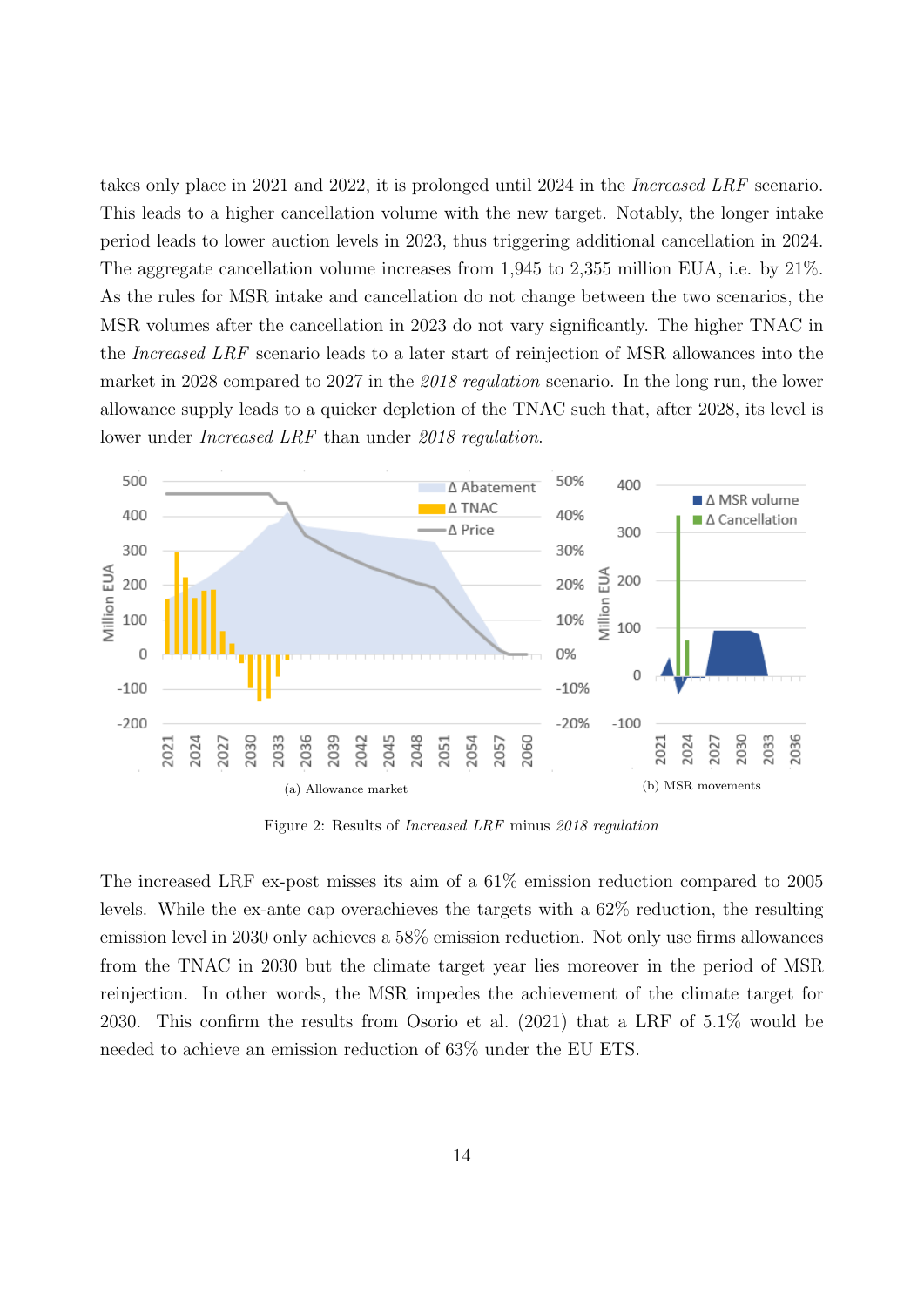#### 4.2. Revised MSR regulation

As explained in detail in section 2, the reform proposal suggests to adjust the current MSR regulation in two ways: First, a buffer zone shall be introduced to reduce price volatility by enabling a smooth increase of the intake level instead of the hard threshold of the 2018 regulation. Under the 2018 regulation, MSR intake increases for an additional unit of TNAC above the threshold from zero to a significant number. Under the 'Fit for 55' proposal, intake is in the same case only one allowance - the difference between the threshold and the TNAC. Second, the reform proposes to increase the MSR intake rate from 12 to 24% with the aim to reduce the number of allowances in the market.

The model results show that the proposed New MSR regulation does not significantly change the MSR intake compared to the 2018 regulation ceteris paribus. Figure 3 presents the difference in MSR intake between the Increased LRF and the New MSR scenarios. The intake values under the New MSR decrease by 0.2% for 2022 and by 0.5% for 2023 as the reform proposal only takes effect in 2024. Even if the reform proposal took effect in 2021, MSR intake would only change negligibly as the TNAC in 2021 is above and in 2022 only slightly under the upper threshold of TNAC. Above this threshold, the two MSR designs do not differ at a given intake rate. Despite the same intake rule in both scenarios for 2022 and 2023, there is a slight difference in the intake values that is caused by the firms' expectation of the change in regulation after 2023.

In 2024, the model estimates a decrease from 108 to 57 million allowances intake in the MSR induced by the proposed change in the regulation. At a TNAC of 897 or 890 million allowances, respectively, in 2023, intake at a rate of 12% in line with the regulation in place is significantly higher than with an intake under New MSR (of the difference of the previous year's TNAC and 833 million allowances). We can, however, not conclude that the proposed MSR will in all cases lead to less intake. For a TNAC above 947 million allowances, the proposed regulation leads to more intake than the current regulation with a 12% intake rate.<sup>7</sup> The increase of the intake rate from 12 to 24% from 2024 onward has in the model no effect as intake in any case ceases after 2024 due to the low level of TNAC associated with the more ambitious climate target.

Figure 3 presents the differences between the Increased LRF and the New MSR scenarios in detail. As the cancellation mechanism does not vary between the two scenarios, the lower MSR intake presented in Figure 3 translates directly into a cancellation volume that is by

<sup>7</sup>At an intake rate of 24% under the regulation in place, in contrast, the proposed transition zones leads in all cases to a lower intake.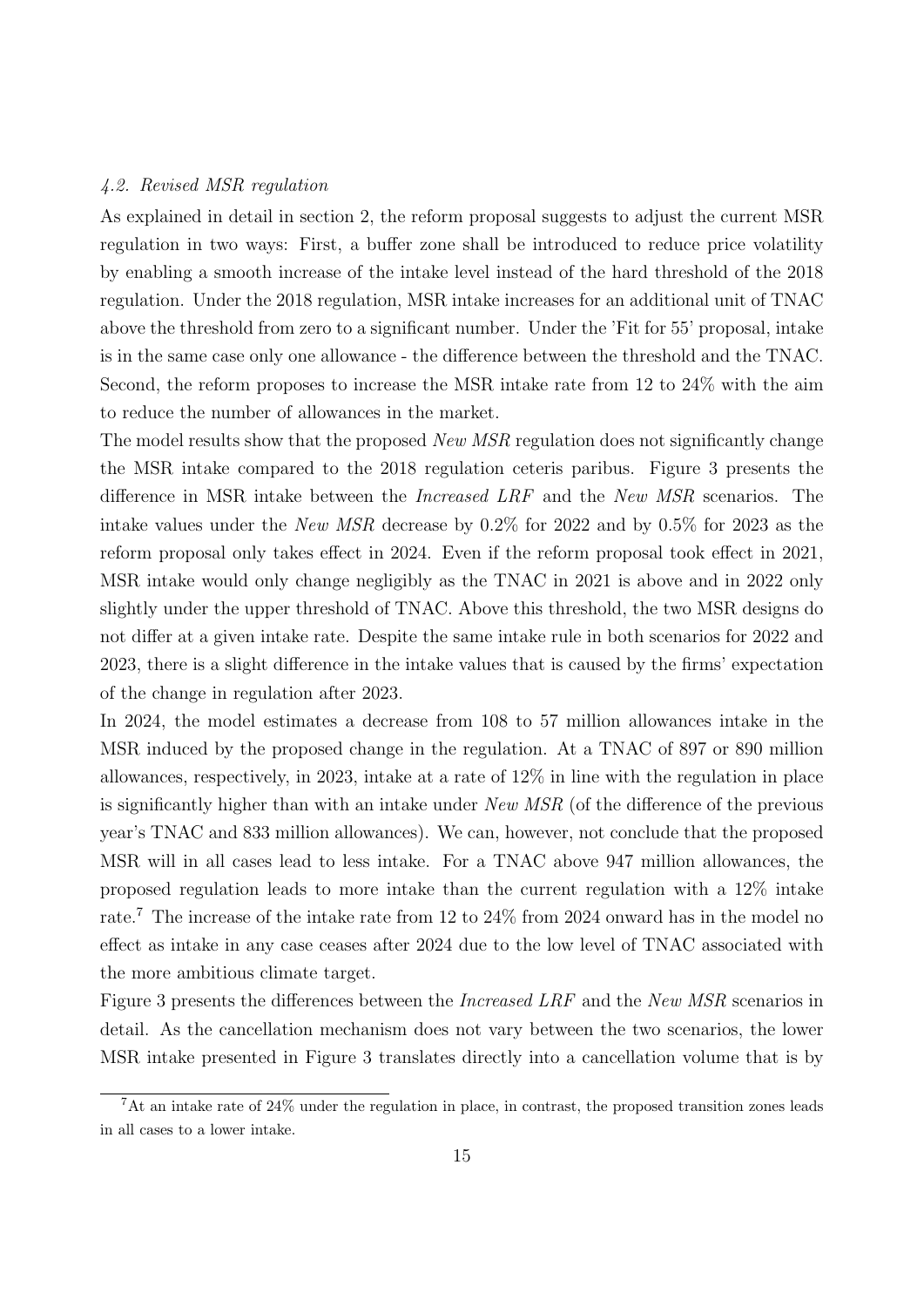

Figure 3: MSR intake under Increased LRF and New MSR

53.7 million allowances lower in New MSR than in the Increased LRF scenario. In perfect foresight of the higher allowance supply in New MSR, the price starts at a slightly lower level. The lower price induces lower abatement in *New MSR* compared to *Increased LRF* in all years. Less abatement leads to a lower TNAC from 2021 to 2023. In 2024, the changed MSR intake rules with less intake in New MSR boost the TNAC level compared to the Increased LRF but the higher TNAC levels deplete in the following years because of the lower abatement. Price levels are identical again once the TNAC and MSR become zero in 2034 in both scenarios as the abatement and price levels are determined by the allowance supply. While the direction of change induced by the proposed adjustment of the MSR is ambiguous, it is worth noting that the difference in the results of the two scenarios are lower than 1% and hence negligible. The adjusted MSR intake rules have no significant impact on the EU ETS market outcome.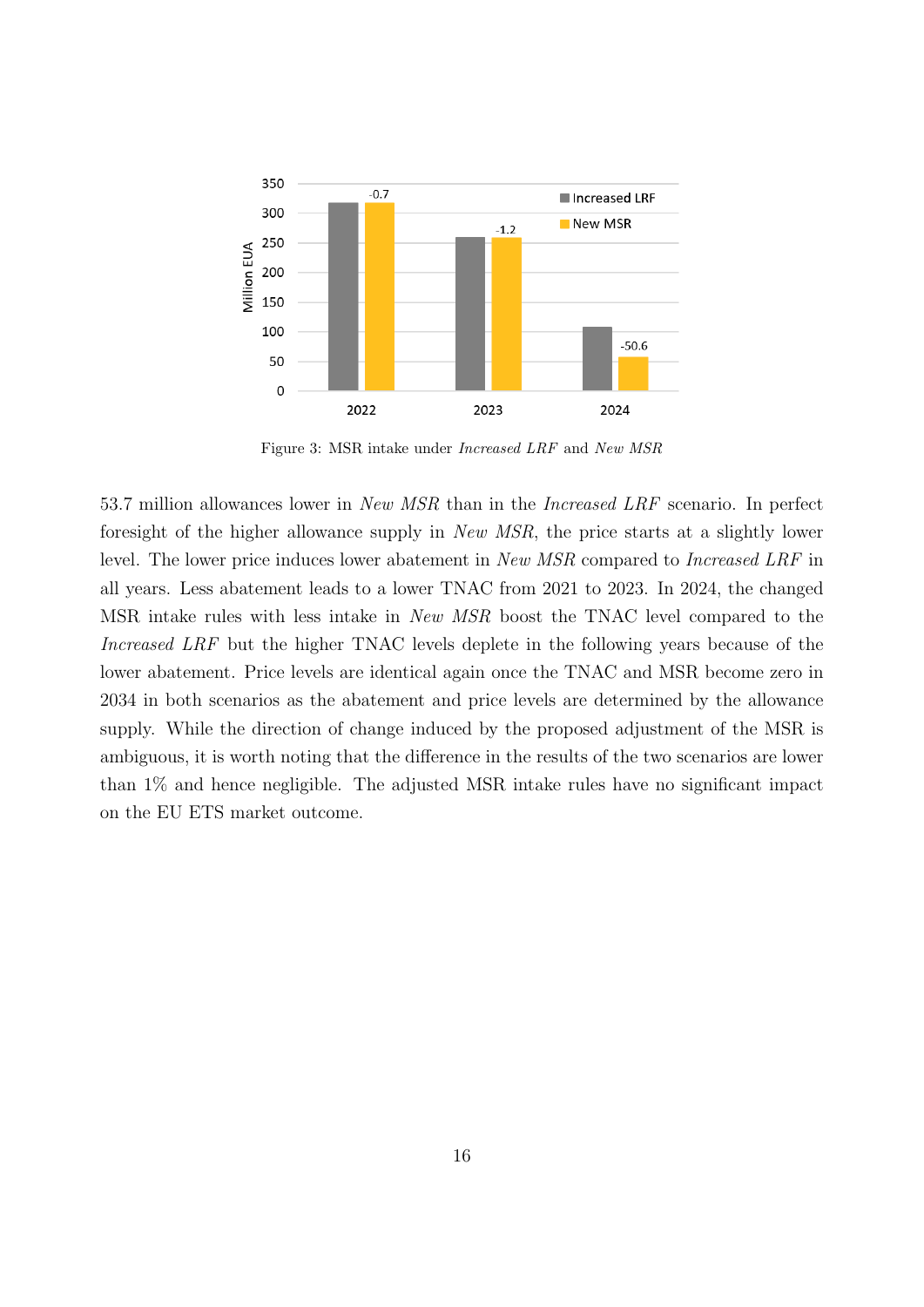

Figure 4: Results of New MSR minus Increased LRF

The EU COM describes the aim of the buffer zone as reducing price volatility. Price volatility describes historical price movements over a longer period that cannot be assessed in a simulation model. We follow the interpretation of Perino and Willner (2016) that the EU COM's concept of market stability rather refers to the absolute price change in response to shocks, i.e., price variability. We can further say that an unexpected change in allowance supply constitutes a system-inherent shock. Figure 5 provides a first idea of the impact of the buffer zone on allowances supply. It shows that, while its introduction in New MSR smooths allowance supply and hence should reduce price variability, the effect is only visible in 2024.

To further assess the MSR reform's impact on price variability, we can extend the findings of Perino and Willner (2016) to the proposed regulation. The authors find that the MSR in its current regulation increases price variability in case of a shock. The MSR has accordingly a destabilizing effect on the allowance market. Independent of our model results, we can conclude from the findings of Perino and Willner (2016) that a reform reducing the impact of the MSR must increase the market's resilience, while the destabilizing effect is more pronounced if the impact of the MSR is stronger. The impact of the reform proposal is hence ambiguous as the MSR intake is lower for a TNAC between 833 and 947 million allowances and higher above this level.

Perino and Willner (2016) focus on demand-induced shocks, e.g., economic crises or overlapping policies. The MSR reform proposal, however, is not directed at addressing this type of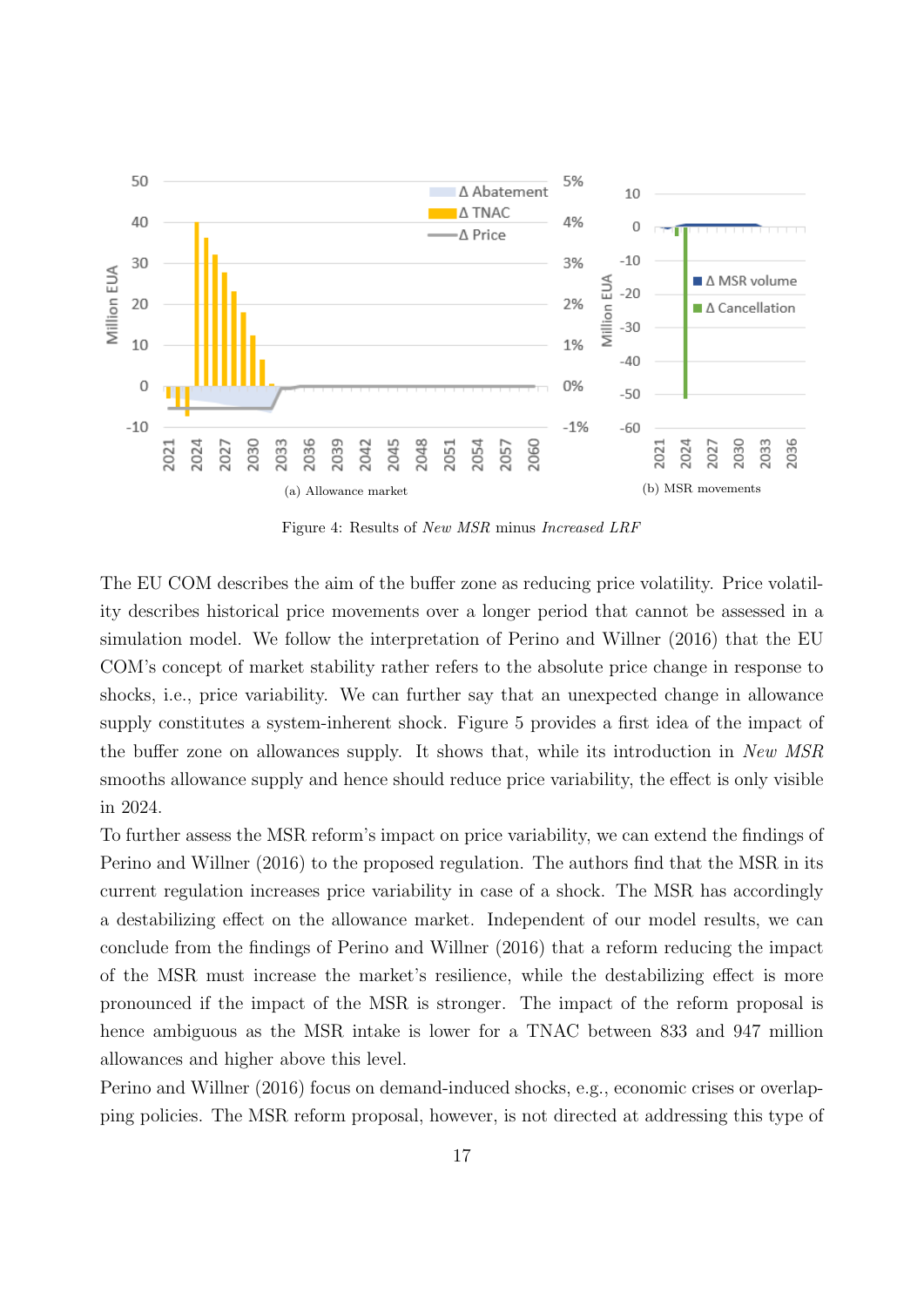

Figure 5: Ex-post allowance supply under Increased LRF and New MSR

shocks. Its intention is rather to reduce the uncertainty regarding the level of MSR intake and this objective is achieved. We can therefore conclude that while the reform proposal may not increase the general resilience to shocks and even deteriorate it, it reduces price variability induced by uncertainty regarding the MSR intake and hence increases market stability.

We find this ambiguous impact also for the second aim of the MSR adjustment, the reduction of allowance supply. Introducing a buffer zone increases allowance supply. This effect may be offset and even overcompensated by the increase of the intake rate from 12% to 24%.

#### 4.3. Revised Cancellation Mechanism

Regarding the revision of the cancellation mechanism, economic intuition suggests that a cancellation threshold of 400 million allowances compared to the previous year's auction volume from the current regulation would significantly increase the cancellation volume. However, the increase induced by the revised cancellation mechanism only amounts to 3.2% of the total cancellation volume. Figure 6 shows that while in the Fit for  $55$  scenario cancellation volumes increase in 2023 and 2024 compared to the New MSR scenario, the cancellation in 2025 decreases to zero in both scenarios. With a fixed cancellation threshold, the first cancellation limits the MSR volume to 400 million allowances and, in consequence, further cancellation only takes place in years with MSR intake. As the last year of MSR intake in Fit for 55 is 2024, there is no cancellation after this year. A sensitivity analysis in Appendix A shows that even an extreme threshold of zero would not have a significantly higher cancellation volume, as the 'Fit for 55' proposal can only enter into force by 2024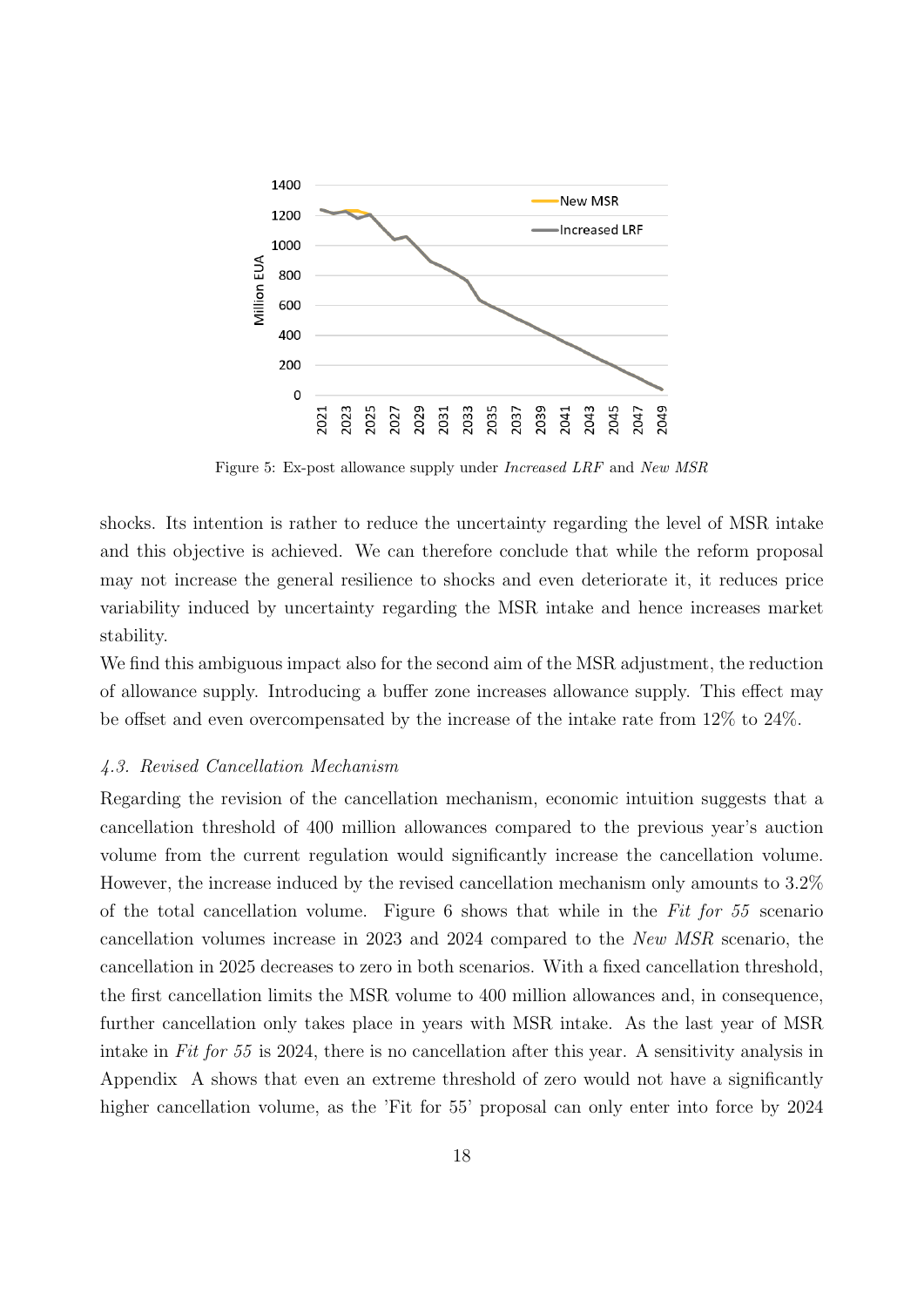and the cancellation volume depends more on the MSR intake than on the cancellation threshold.



Figure 6: Cancellation volume under 2018 regulation and Fit for 55-proposal

Figure 7 presents the differences between the New MSR and the Fit for 55 scenarios in detail. The expectation of a higher cancellation volume leads to higher prices and consequently more abatement in the Fit for 55 scenario. The lower cancellation in New MSR leads to a higher remaining MSR volume after the cancellation and allows for a two years longer reinjection period from 2028 to 2033, instead of 2031 in Fit for 55.<sup>8</sup>

The model results show that the proposed fixed cancellation threshold of 400 million allowances leads to a higher cancellation volume compared to the current threshold which is defined by the previous year's auction level. This is not necessarily the case under other circumstances. In the model setup, there is no additional MSR intake after 2024 and, hence, cancellation only takes place in 2023 and 2024, both under the 2018 regulation and the proposed reform. While the cancellation volume in the first years is in all cases higher under the proposed fixed cancellation threshold of 400 million allowances, there could be additional cancellation under the 2018 regulation but not under the proposed reform later in the case of an MSR volume below 400 and a previous year's auction level that is even lower.

#### 4.4. Scenario comparison

To understand the impact of the individual reform elements, this subsection compares the four scenarios regarding the model results for emission reduction, EUA prices and cancel-

<sup>8</sup>This explains the spike in the price difference as the reinjection allows for a longer maintenance of a Hotelling price path in New MSR.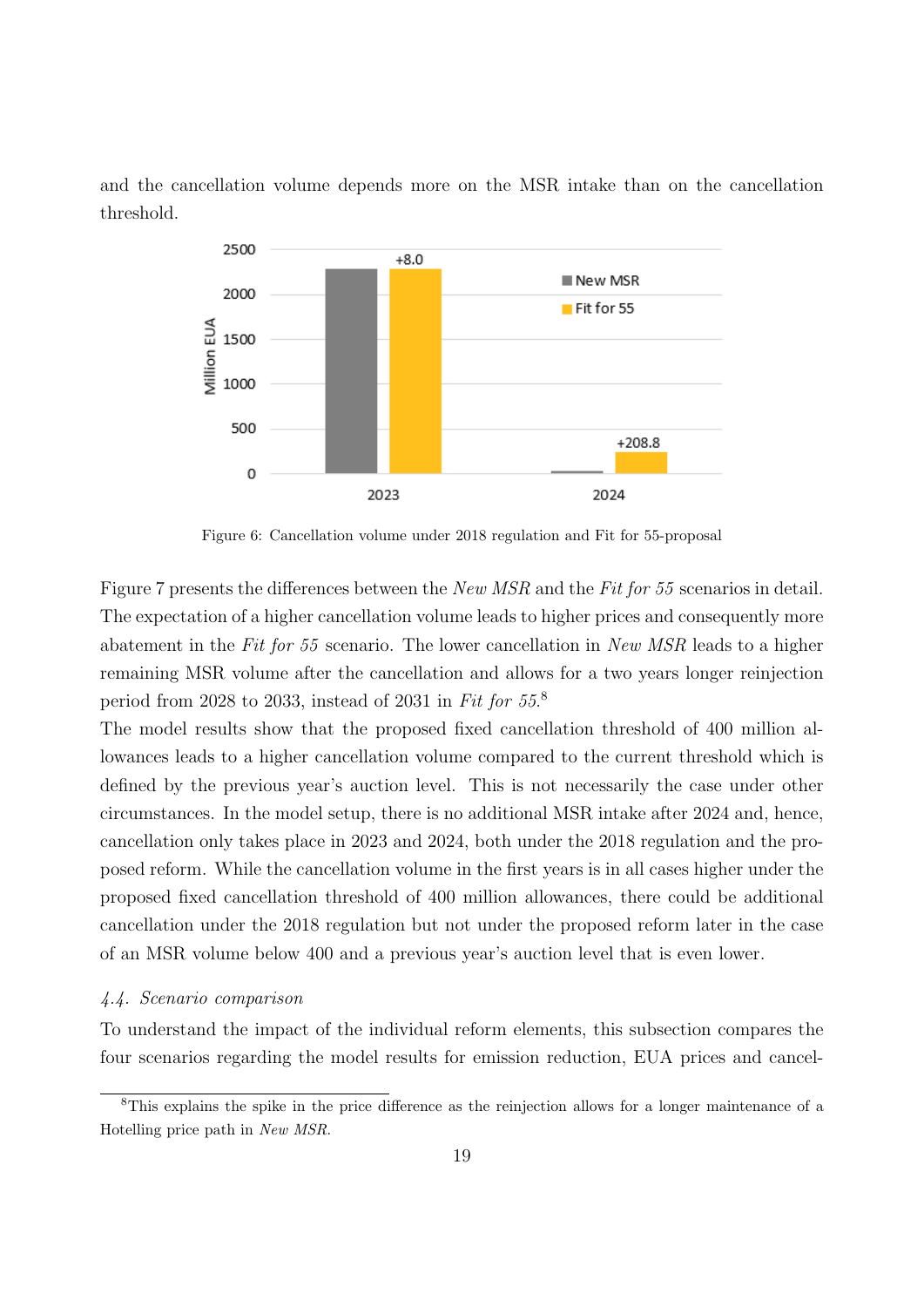

Figure 7: Results of Fit for 55 minus New MSR

lation volume. Figure 8 shows that all scenarios significantly fall short of the 61% climate target of 2030. While this is not surprising for the 2018 regulation scenario that aims at a reduction of 43%, the increased LRF can only partially close the gap. The adjusted MSR and CM have only a minor additional impact on the 2030 abatement level.



Figure 8: Achieved versus target reduction for 2030 in the four scenarios

Figure 9 indicates the impact of the reform elements on the 2021 allowance price level. While the reform as a whole increases price levels by  $48\%$ , 46 percentage points of these can be attributed to the increased LRF. In New MSR, the proposed MSR rules decrease the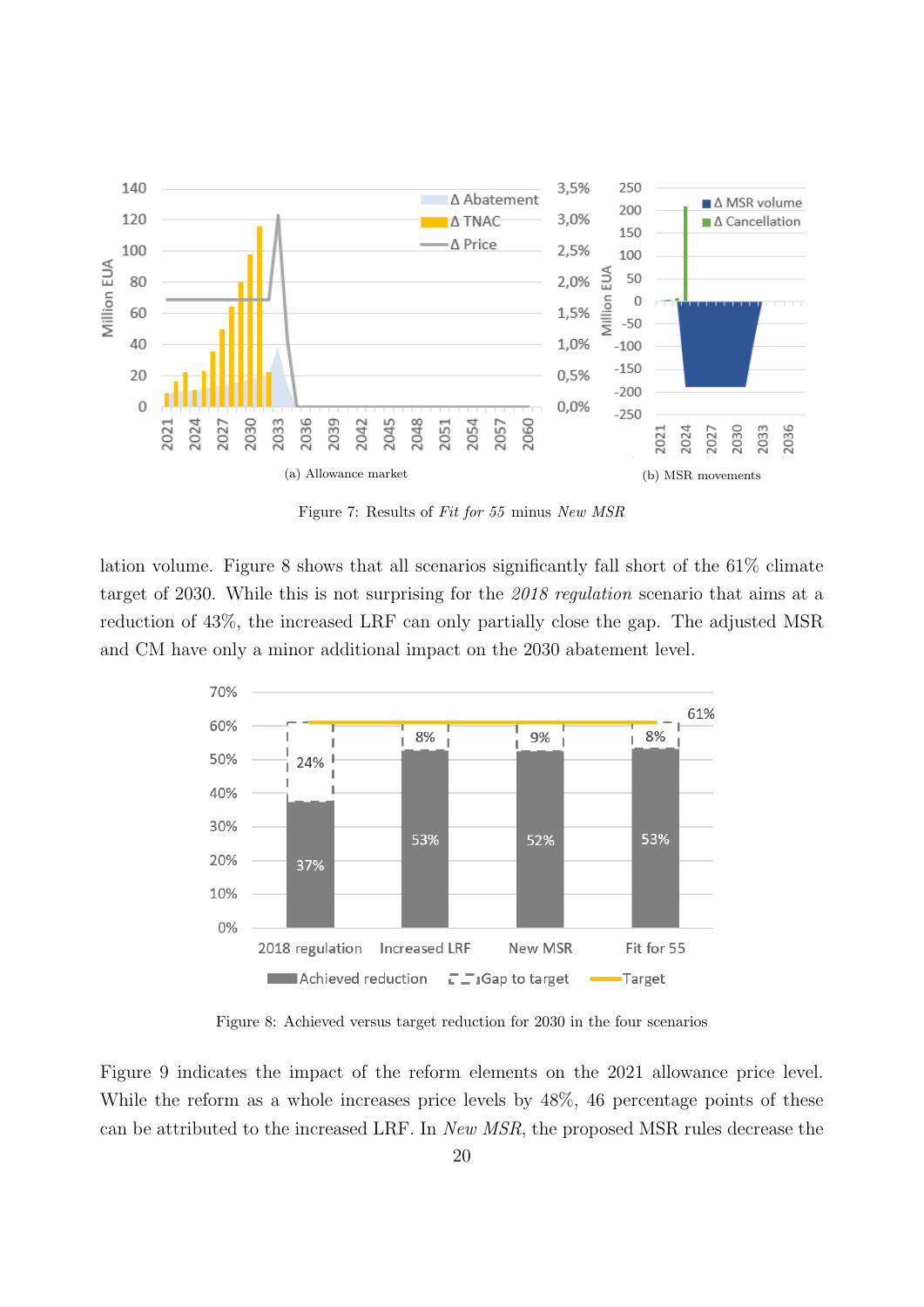price level by one percentage point as the MSR intake is lower than in Increased LRF. The increased cancellation volume in the Fit for 55 scenario increases the 2021 price level by only 3 percentage points.



Figure 9: Decomposition of changes in 2021 price level into the individual reform elements

While the impact of the MSR and CM adjustments on abatement and price levels are minor compared to the impact of the increased LRF, all three reform elements have significant effects on the aggregate cancellation volumes. Figure 10 shows how the total increase in cancellation volume of 563 million allowances can be attributed to the different elements of the reform proposal. The main share of the increase (410 million allowances) stems from the increased LRF. The proposal for an adjusted MSR regulation, in contrast, reduces the overall cancellation by 54 million and the new CM rules lead to an increase of 217 million allowances. Analogously, Appendix B presents a decomposition of the impact of the reform proposal into the three reform elements regarding total emissions and the 2021 abatement level.

#### 5. Discussion

#### 5.1. Critical model assumptions

The model results show a limited impact of the proposed change in MSR and CM rules. However, this may to a large extent depend on the model assumptions of constant baseline emission level and a linear MAC curve. Moreover, the research assumes rational firms with perfect foresight, neglecting the potential influence of bounded rationality aspects, like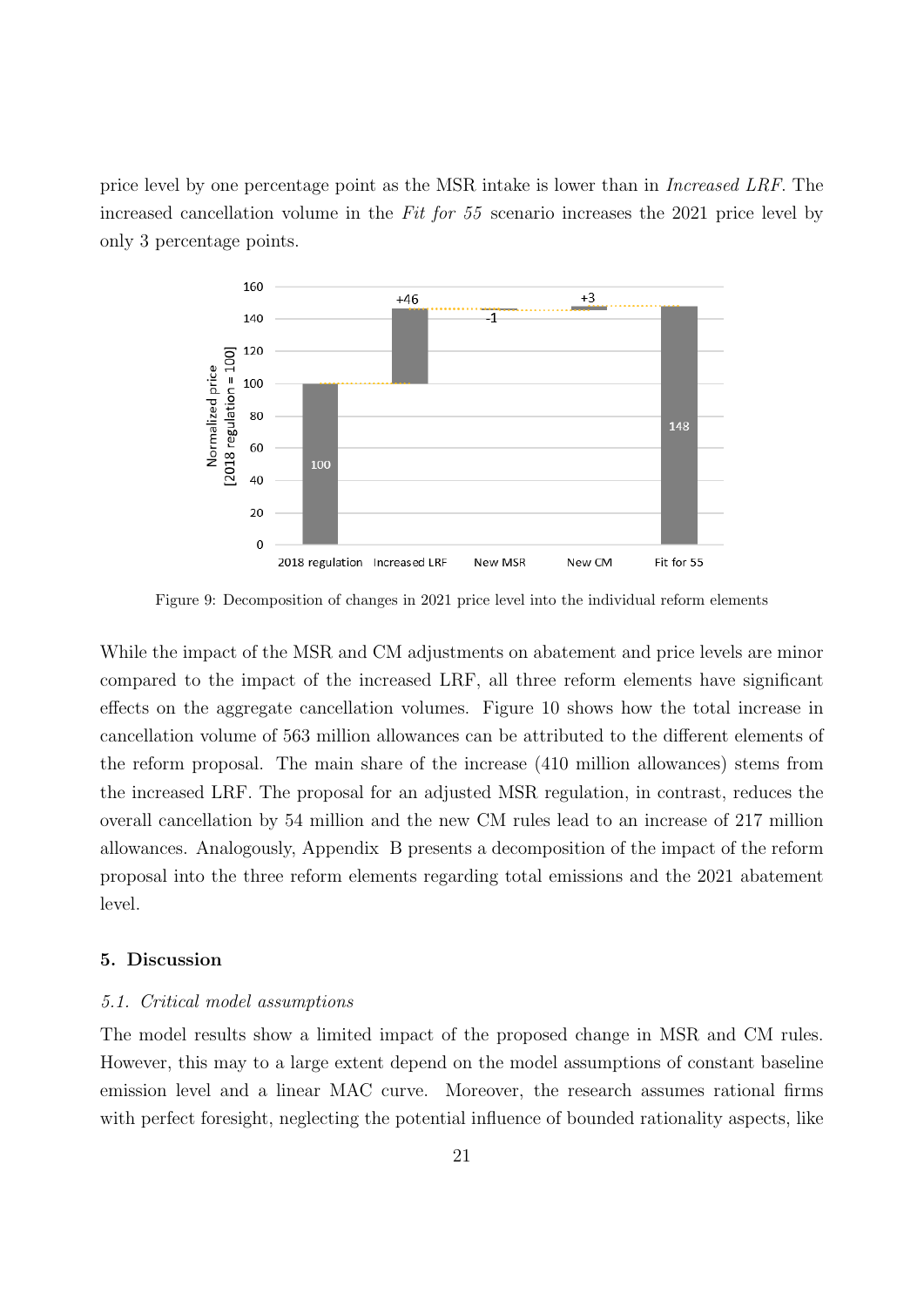

Figure 10: Decomposition of changes in cancellation volume into the individual reform elements

hedging behavior or myopia. The following subsection discusses how model results would change if these assumptions were relaxed and under which real-world circumstances this might be the case.

Baseline emissions may change over time in response to the development of the economy or to overlapping policies. The impact of these changes in baseline emissions on the outcome of the EU ETS and the effect of the reform proposal depends on two factors: the duration of the change in baseline emissions (temporary or permanent) and the market's anticipation of these changes. For instance, in the case of a sudden economic crisis or a similar shock to emissions baseline emissions may drop abruptly but also recover quickly.<sup>9</sup> In consequence, the TNAC might increase to levels above 833 million allowances and there might be an additional phase of MSR intake. In this case, all allowances transferred to the MSR are automatically cancelled under the proposed CM. Under the existing regulation, the impact of a short-term crisis is less clear as the cancellation depends on the previous year's auction level, i.e., the timing of the demand shock. Thus, the proposed adjustment increases predictability of the cancellation mechanism also in this case.

Overlapping policies or long-term changes in the structure of the economy may affect the level of baseline emissions more permanently than economic crises. For instance, higher levels of RES or lower electricity demand reduce baseline emissions and vice versa. The outlined effects would be more pronounced but go in the same direction as for a temporary

<sup>9</sup>More generally speaking, economic crises can take different shapes of recovery. See Bocklet (2020) for an analysis of different types in the context of the EU ETS.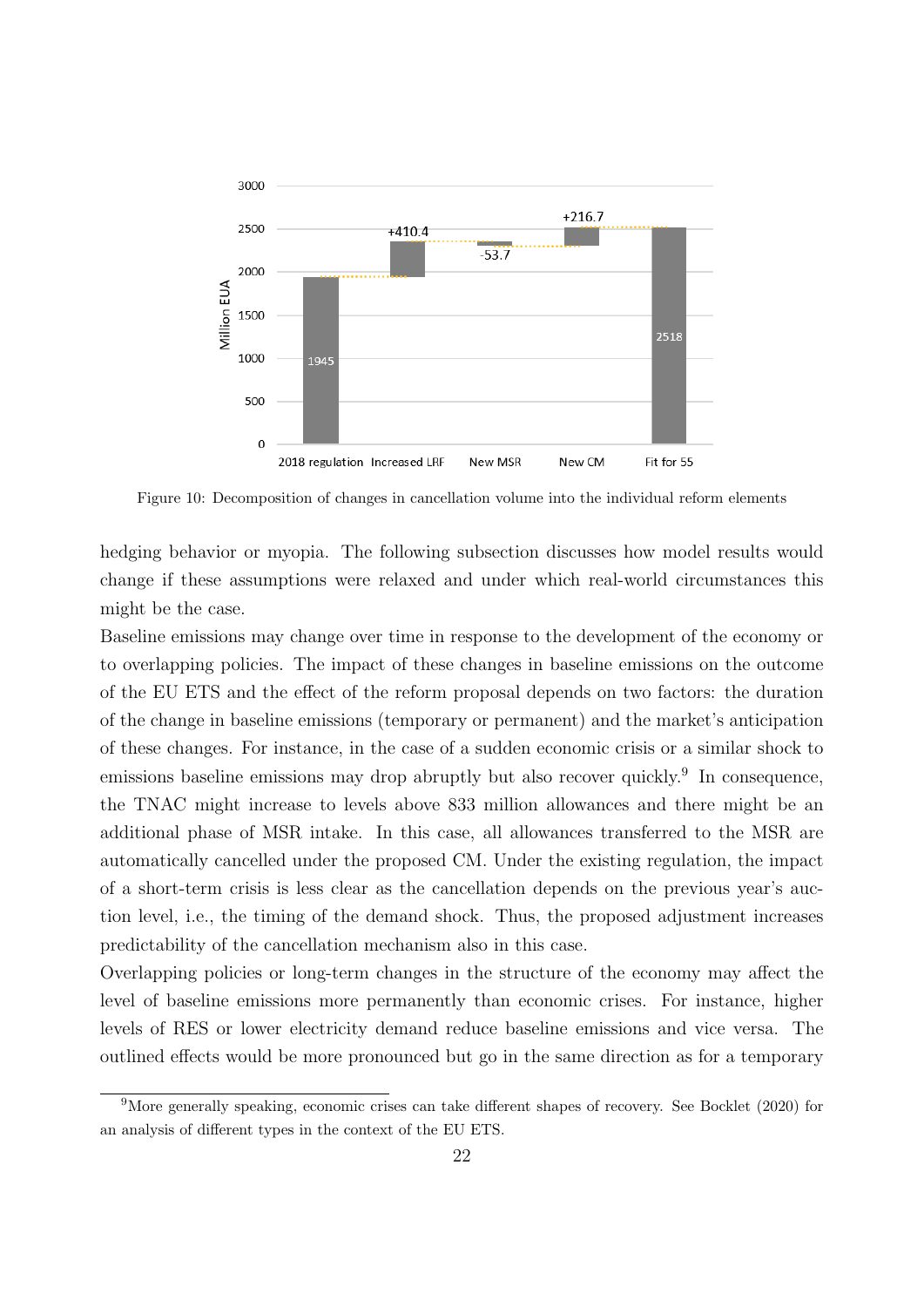baseline emissions shock. However, particularly with overlapping policies, it is likely that market agents anticipate these changes of baseline emissions. In this case, the price and abatement paths would adjust already before the change occurs. Anticipated overlapping policies that reduce baseline emissions can therefore decrease price and abatement levels along the entire EU ETS horizon and even lower the cancellation volume compared to a benchmark without the overlapping policies. Rosendahl (2019) and Schmidt (2020) provide analyses of this so-called New Green Paradox. The proposed adjustment of the MSR and CM rules cannot overcome this problem.

The model results further depend critically on the assumption of the functional form of the MAC curve. The slope of the MAC curve determines how abatement is distributed over time. The model uses a smooth synthetic MAC curve with a linear slope. This assumption may not hold in reality, as Hintermayer et al.  $(2020)$  indicate. We can qualitatively assess the impact deviations from this assumption. An overall steeper or flatter linear MAC curve is equivalent to a change in backstop costs and has no impact on the distribution of abatement over time, as Bocklet et al. (2019) show. If, however, only the low-cost segment of the MAC curve becomes flatter, for instance induced by a smaller gas-coal-spread for electricity generation, while the costs of abatement options in the high-cost MACC segment are unchanged, firms would shift abatement efforts forward. This, in turn, would increase TNAC, MSR intake and cancellation volumes.

Considering elements of bounded rationality like hedging of allowances and myopic behavior would influence the model results. Hedging means that firms hold a certain share of allowances in their private bank to protect themselves against EUA price increases. This behavior increases the TNAC levels. As Bocklet and Hintermayer (2020) show, this leads to a higher intake into the MSR and a higher cancellation volume. Hedging behavior thus increases the impact of the increased LRF. Myopic behavior, in turn, leads to more emissions in the short run as firms do not take into account future scarcity of allowances. This potentially dampens the impact of an increased LRF with fewer MSR intake and cancellation volume. Both elements of bounded rationality should not change the findings regarding the effectiveness of the reform elements. Hedging or myopia do not affect the achievement of climate targets neither the level of (short-term) predictability of the CM. It could have a small effect on the level of MSR intake or the change in price variability induced my the proposed MSR reform but the change could go in both directions.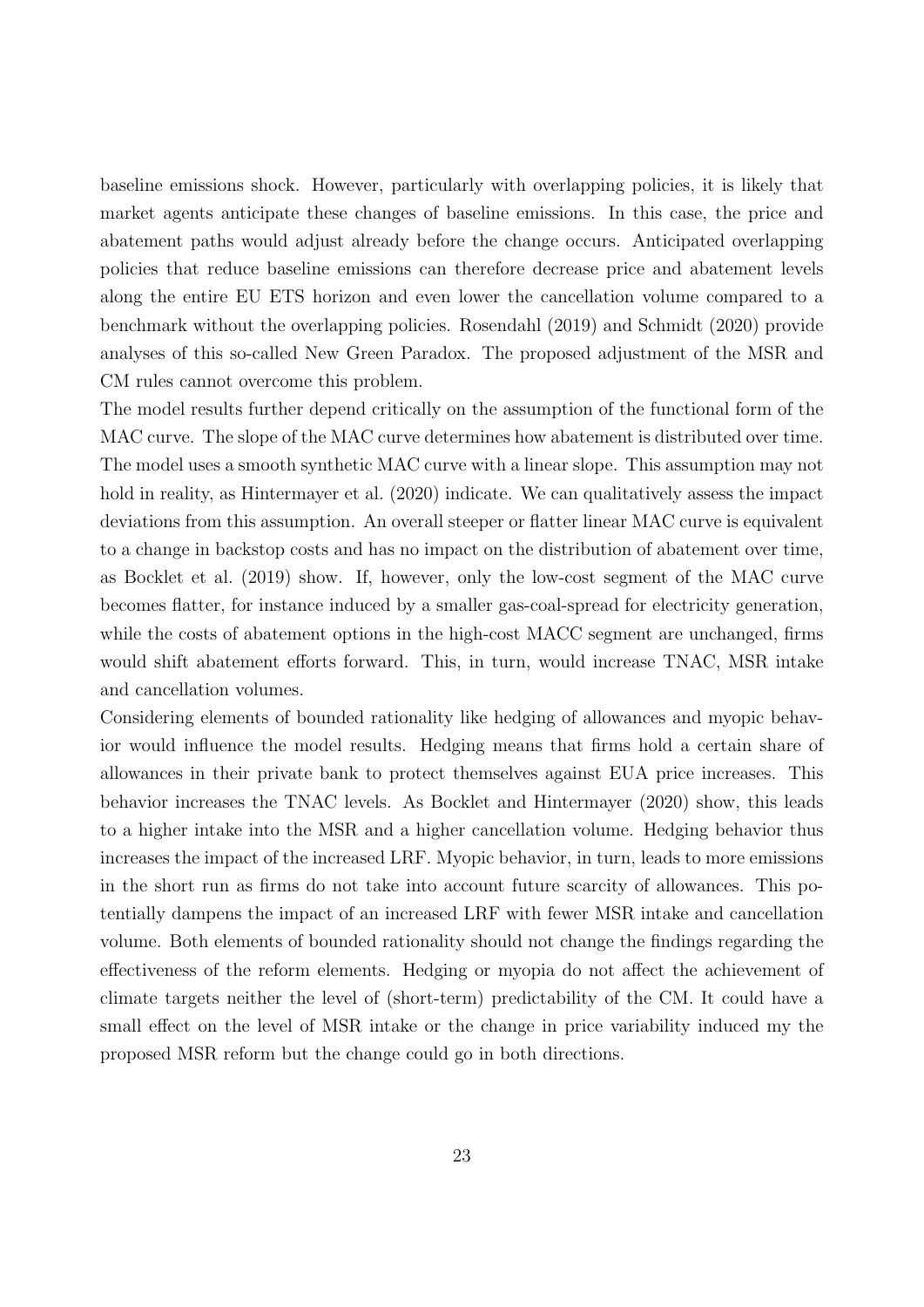#### 5.2. Potential shortcomings of the proposed reform elements

The model results in section 4 indicate that the individual reform elements may not fully achieve but work towards reaching their goals and are thus largely effective. Altogether, the proposed EU ETS reform should therefore strengthen the EU ETS as key instrument of EU climate policy. This subsection discusses potential shortcomings of the reform regarding the efficiency of its intended goals.

For the (over)achievement of a 61% climate target by 2030, the LRF increases from 2.2% to 4.2%. To achieve climate neutrality by 2050, the LRF would again decrease from 4.2% to 2.0%. Whether it is optimal that the allowance supply starts to decrease at a high rate and then to slow down ambition depends on various factors and cannot be determined within the analysis at hand. As illustrated in Bocklet et al. (2019), the optimal timeline for allowance supply would be to issue all allowances at the beginning of an ETS. This approach allows firms to allocate the emissions budget freely over time. Setting up an annual cap, in turn, leads to a significant loss of cost-effectiveness as it restricts the allocation of emissions over time. However, issuing all allowances at the beginning of an ETS is a theoretical benchmark that can only be effective if a government can fully commit to an ETS and firms believe that there will not be further interventions. In reality, a cap with a predetermined cap reduction is likely to be the more effective policy approach.

The MSR reform proposal smooths the intake rules and effectively eliminates threshold effects, thereby decreasing price variability. However, there is an inherent trade-off between the two goals of the MSR, low price volatility and regulation of allowance supply. Any deviation from the predetermined allowance cap that is not fully predictable for market participants may constitute a supply shock that increases price variability. Osorio et al. (2021) confirm this by computing MSR and cancellation volumes for a range of parameter constellations. They find that the results are highly uncertain and that thus these instruments induce uncertainty regarding the allowance price. The proposed adjustment can mitigate but not overcome this trade-off. In the same vein, Salant (2016) discusses that any sort of additional regulatory intervention in an ETS has a destabilizing effect leading to inefficiently high total abatement costs. In this sense, there is a trade-off between the small overall positive impact of the proposed adjustments to the MSR and CM mechanisms and the negative impact of potentially increasing regulatory risk in the market by again changing the regulation in place.

In a similar way, the proposed reform falls shorts of addressing the inconsistency of the current hybrid approach of the EU ETS with an orientation towards both an emissions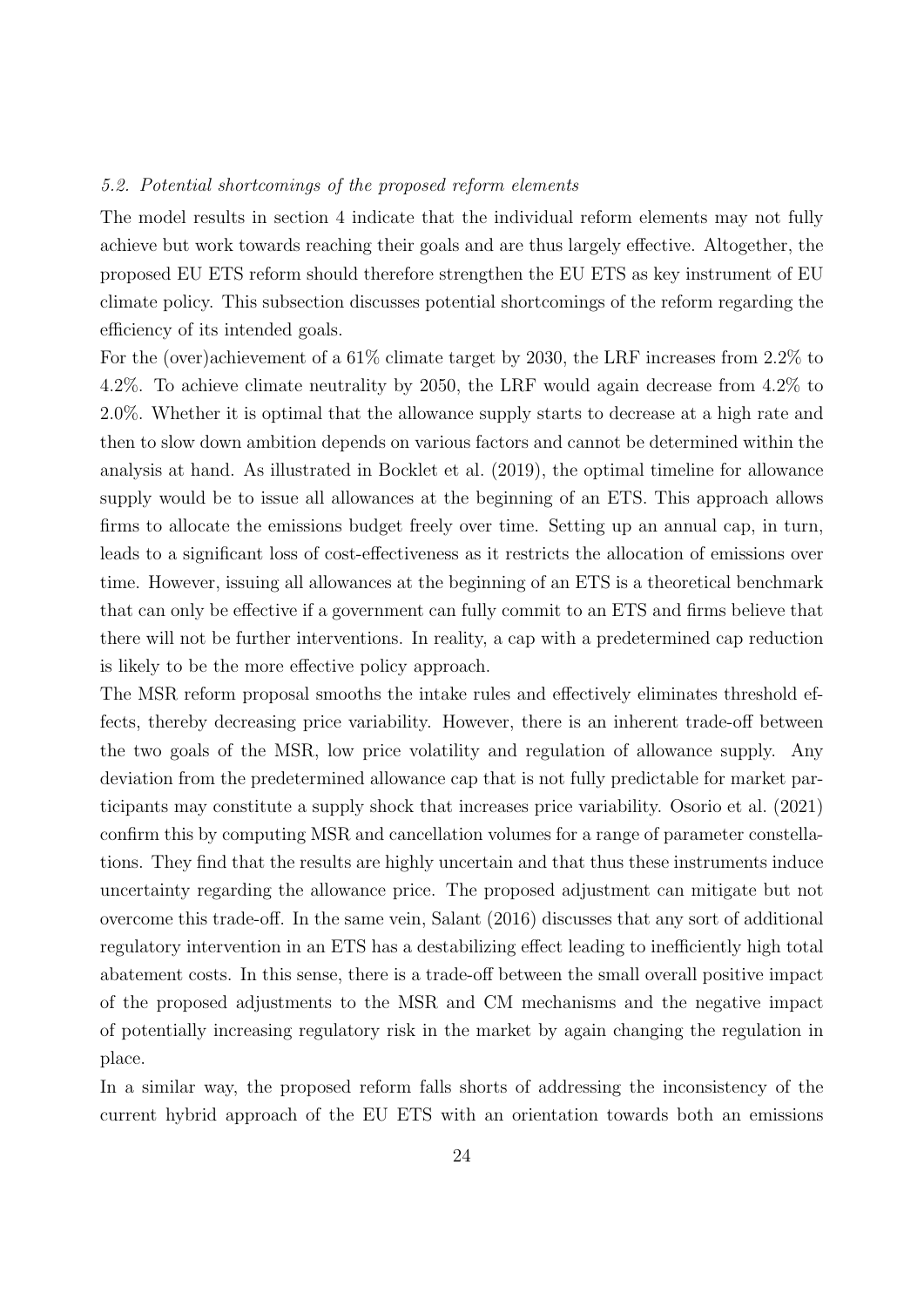budget over the system's overall time horizon and annual climate targets. The EU ETS is budget-oriented as it provides the option to bank allowances but it also aims at fixed annual climate targets. Banking provisions increase the economic efficiency of emissions trading system. However, they explicitly allow for emissions to be higher than a fixed annual cap.<sup>10</sup> Likewise, the MSR and CM focus on allowance supply in specific years and aim to limit banking of allowances. Osorio et al. (2021) propose that the adjustment of the LRF should take into account MSR and CM movements in order to achieve the 2030 emission target. However, the most accurate models can never predict the exact emission level of a specific year and hence even meticulous adjustments of the LRF, MSR and CM rules cannot guarantee that the 2030 climate target is achieved.

#### 6. Conclusion

The research at hand applied a discrete-time optimization model of the EU ETS to assess the impact of the EU ETS reform proposed in the 'Fit for 55' package of the European Commission as a whole and to decompose the effects of the three main reform elements. The model results indicate a significant impact of the reform with 48% higher prices in 2021 under the proposed reform than under the 2018 regulation. While this is clearly not the only factor that has influenced 2021 price levels, the model results suggest that market participants expect the reform to enter into force and significantly influence EU ETS market outcomes. The results further show that the increased linear reduction factor has by far the largest impact on the EU ETS market outcome, driving 46 percentage points of the 48% price increase. In comparison, the adjustment of the MSR intake rules and the CM has only a smaller impact of together two percentage points.

The model results indicate that the proposed adjustment of the EU ETS mechanisms strengthen the EU ETS as key instrument of EU climate policy. The reform raises the climate ambition of the EU ETS, increases the predictability of the cancellation mechanism and eliminates threshold effects in the MSR intake under the regulation in place that may destabilize the market outcome. Nevertheless, the achieved improvements may be of limited impact. The adjusted MSR intake leads to a significant change only in 2024 as there is no further MSR intake afterwards under the old and new MSR rules. Similarly, the fixed threshold for cancellation leads only to a higher cancellation volume in its introduction year

 $10$ Note that the contribution of the EU ETS to EU climate targets is further uncertain as the EU ETS covers not only the EU but also Norway, Liechtenstein and Iceland.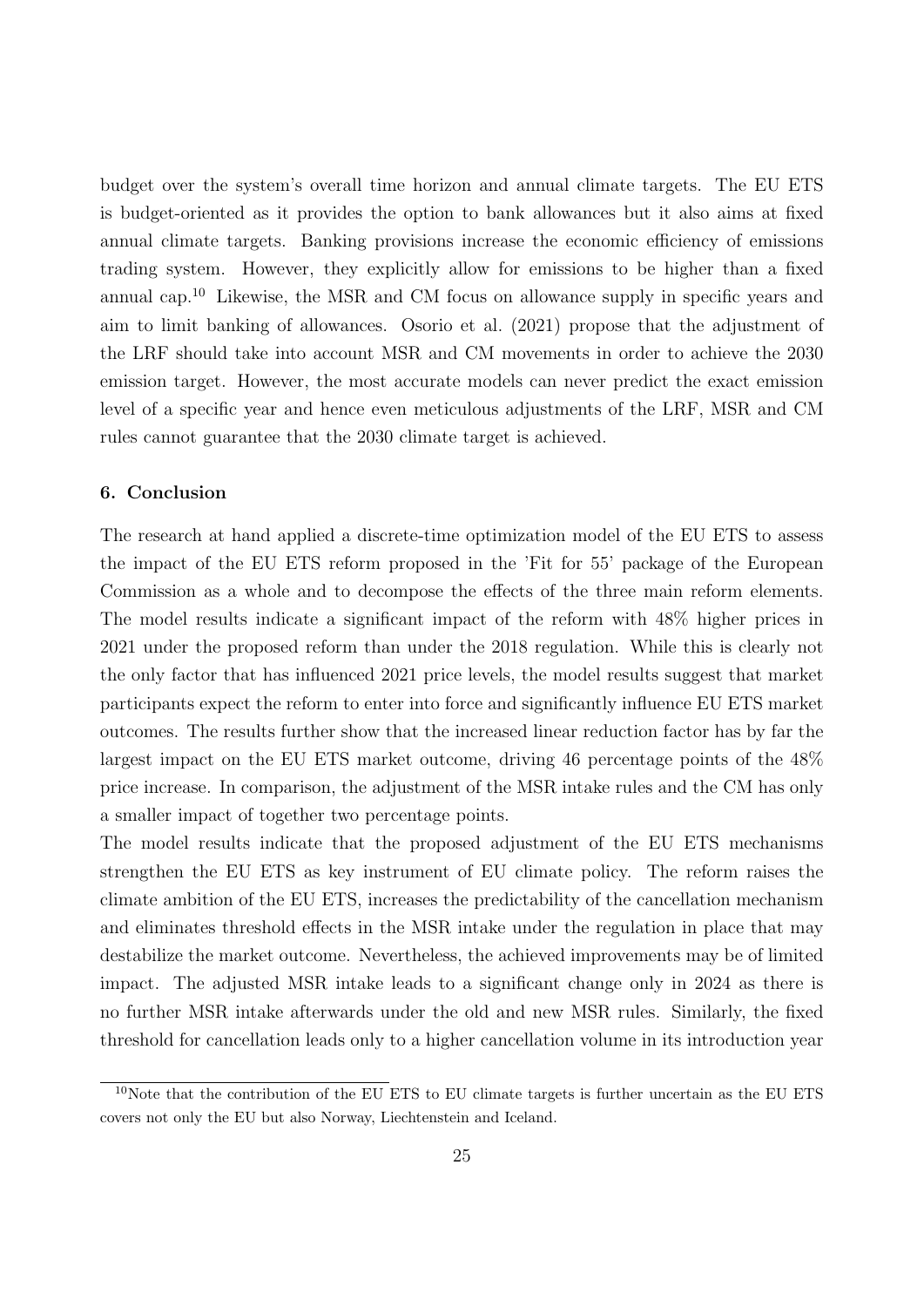2024. Further cancellation would only take place if there was additional MSR intake. This is not the case under the model configurations. The increased LRF reinforces the low impact of the MSR and CM it decreases TNAC levels. The increased climate targets may render the other proposed reform elements unnecessary.

The reform may not fully achieve its goals. The model results show that the increased linear reduction factor does not ensure the achievement of the new climate target for 2030. The emissions level in the target year may be higher as firms may use their banked allowances and allowances from the MSR may be reinjected into the market. While this may not be a serious flaw of the EU ETS from an economic point of view, it is a drawback for a reform labeled 'Fit for 55'. Furthermore, the impact of the proposed adjustment of the MSR intake on reducing allowance surplus and decreasing price volatility is ambiguous. The introduction of the buffer zone smooths allowance supply as it prevents threshold effects caused by the current regulation. However, it may also reduce MSR intake and cancellation. Decreasing price volatility through the buffer zone may hence be in conflict with the other MSR goal of reducing the number of allowances in circulation.

The underlying reason of the inability of the reform to achieve its goals is the hybrid nature of the EU ETS combining elements that orient towards an overall emissions budget and others that focus on the achievement of annual emissions targets. While the intertemporal nature of emissions trading system inhibit precisely targeting annual emissions reductions, the uncertainty induced by the MSR and Cancellation Mechanism further complicates this endeavour. EU ETS reforms need to constantly balance both approaches that are partially in conflict. While economic theory favors a budget approach, political commitment problems as well as providing optimal incentives for innovation and learning by doing favor a system with annual targets. Further research is needed to understand the optimal balance between the two approaches. In particular, there is still a lack of understanding how allowance supply in emissions trading systems should be regulated in order to ensure optimal abatement paths beyond the Hotelling rule of resource extraction.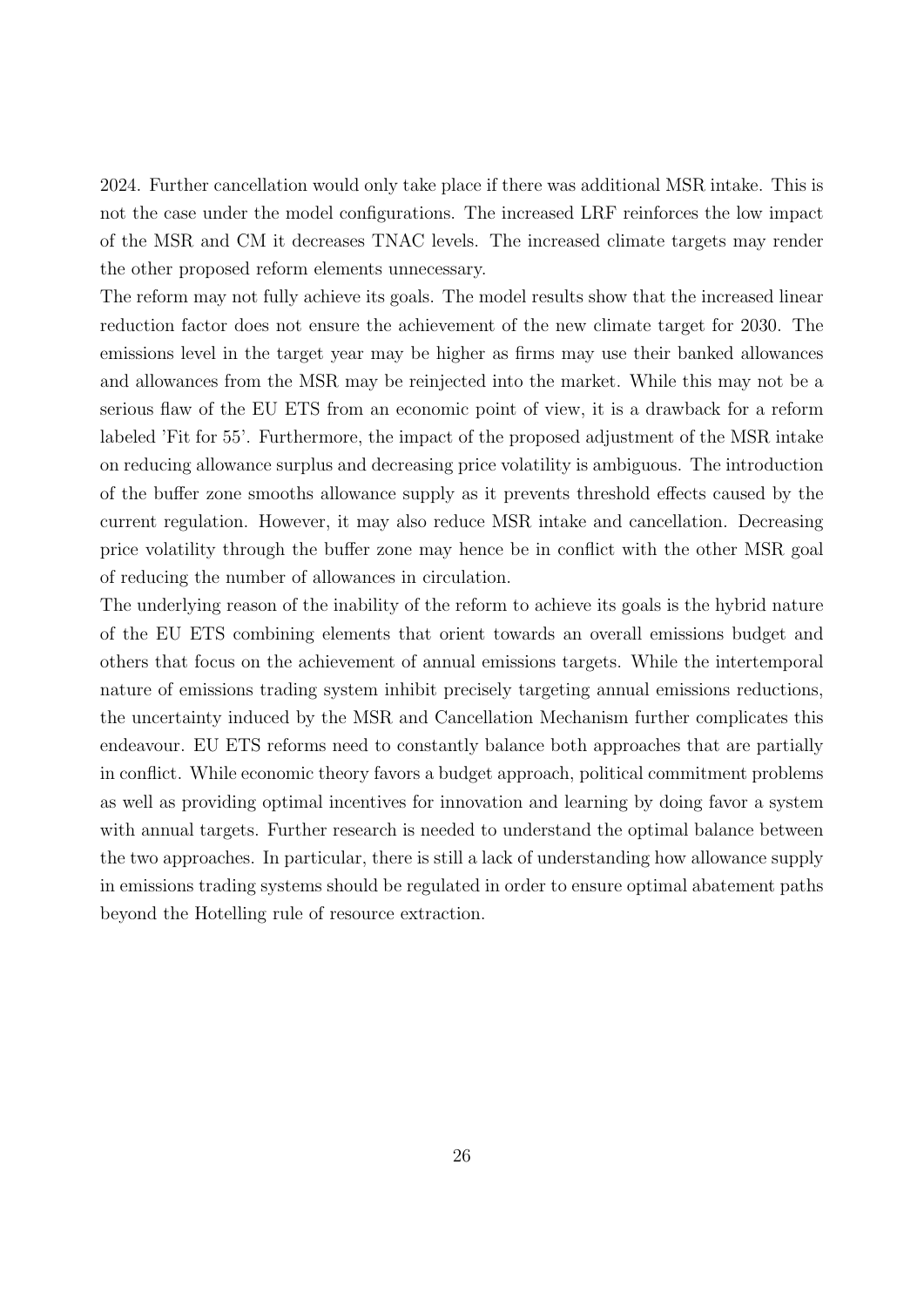#### References

- Beck, U. R. and Kruse-Andersen, P. (2018). Endogenizing the cap in a cap-and-trade system: assessing the agreement on EU ETS phase 4. De  $Økonomiske Råds Sekretariatet$ , Denmark, Working Paper.
- Bocklet, J. (2020). The reformed EU ETS in times of economic crises: the case of the covid-19 pandemic. EWI Working Paper, 20/10.
- Bocklet, J. and Hintermayer, M. (2020). How does the EU ETS reform impact allowance prices? The role of myopia, hedging requirements and the Hotelling rule. EWI Working Paper, 20/01.
- Bocklet, J., Hintermayer, M., Schmidt, L., and Wildgrube, T. (2019). The reformed EU ETS - Intertemporal emission trading with restricted banking. Energy Economics, page 104486.
- European Commission (2015). Impact assessment. Accompanying the document Proposal for a Directive of the European Parliament and of the Council amending Directive 2003/87/EC to enhance cost-effective emission reductions and low carbon investments. Commission Staff Working Document.
- European Commission (2020). Notice C/2020/86431 on the Union-wide quantity of allowances for 2021 and the Market Stability Reserve under the EU Emissions Trading System. Official Journal of the European Union.
- European Commission (2021a). Communication from the Commission. Publication of the total number of allowances in circulation in 2020 for the purposes of the Market Stability Reserve under the EU Emissions Trading System established by Directive 2003/87/EC. Official Journal of the European Union.
- European Commission (2021b). Impact Assessment Report. Accompanying the document Directive of the European Parliament and of the Council - Amending Directive 2003/87/EC establishing a system for greenhouse gas emission allowance trading within the Union, Decision (EU) 2015/1814 concerning the establishment and operation of a mar-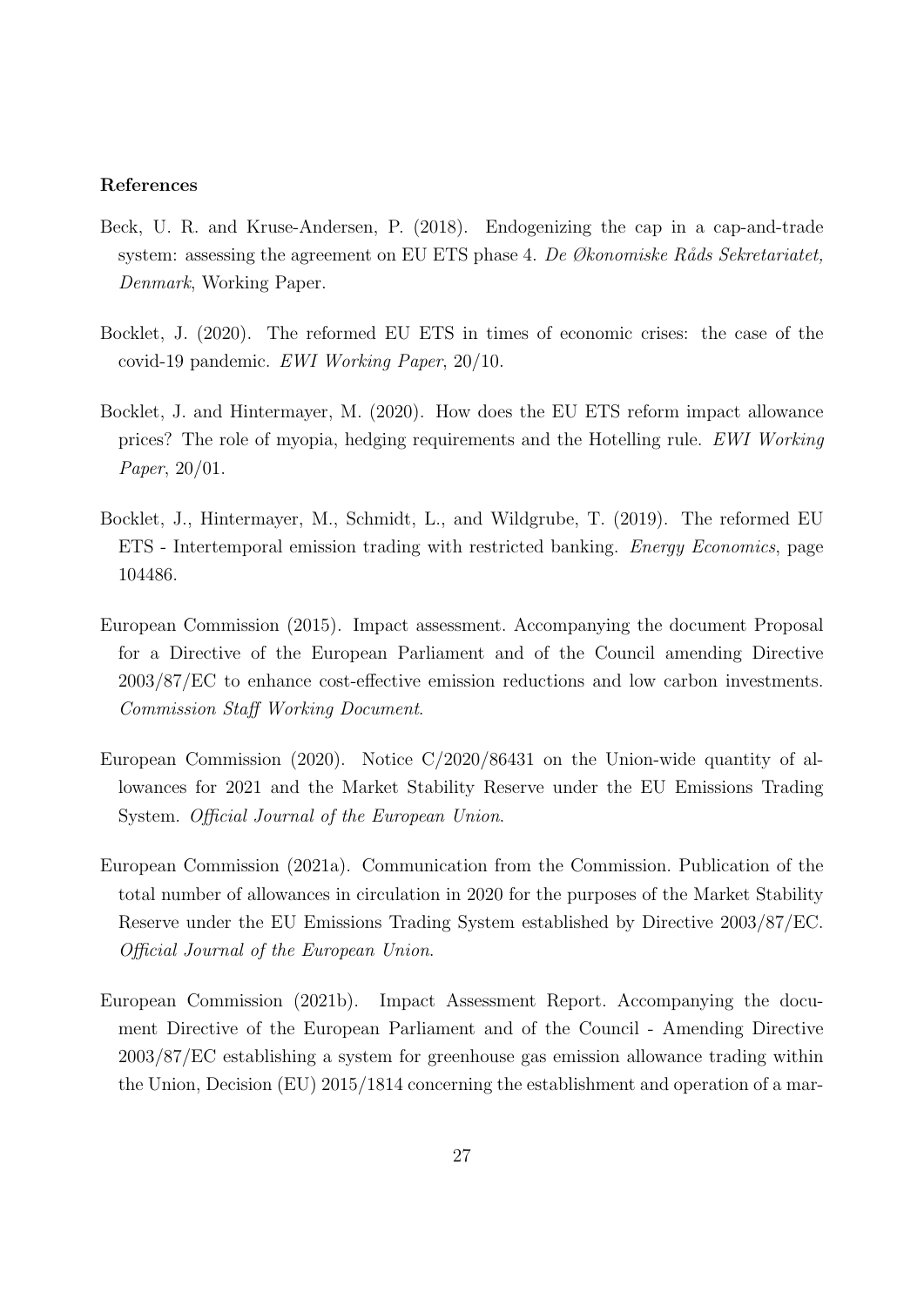ket stability reserve for the Union greenhouse gas emission trading scheme and Regulation (EU) 2015/757. SWD(2021) 601 final. Official Journal of the European Union.

- European Commission (2021c). Increasing the ambition of EU emissions trading. https: //ec.europa.eu/clima/policies/eu-climate-action/delivering/euets\_en. Accessed: 2021-11-27.
- European Commission (2021d). Proposal for a Decision of the European Parliament and of the Council - Amending Decision (EU) 2015/1814 as regards the amount of allowances to be placed in the market stability reserve for the Union greenhouse gas emission trading scheme until 2030. Official Journal of the European Union.
- European Commission (2021e). Proposal for a Directive of the European Parliament and of the Council - Amending Directive 2003/87/EC establishing a system for greenhouse gas emission allowance trading within the Union, Decision (EU) 2015/1814 concerning the establishment and operation of a market stability reserve for the Union greenhouse gas emission trading scheme and Regulation (EU) 2015/757. Official Journal of the European Union.
- European Parliament and the Council of the European Union (2015). Decision (EU) 2015/1814 of the European Parliament and of the of the Council of 6 October concerning the establishment and operation of a market stability reserve for the Union greenhouse gas emission trading scheme and amending Directive 2003/87/EC. Official Journal of the European Union.
- European Parliament and the Council of the European Union (2018). EU Directive 2018/410 of the European Parliament and of the of the Council of 14 March 2018 amending Directive 2003/87/EC to enhance cost-effective emission reductions and low-carbon investments, and Decision (EU) 2015/1814. Official Journal of the European Union.
- European Parliament and the Council of the European Union (2021). Regulation (EU) 2021/1119 of the European Parliament and of the Council of 30 June 2021 establishing the framework for achieving climate neutrality and amending Regulations (EC) No 401/2009 and (EU) 2018/1999 (European Climate Law). Official Journal of the European Union.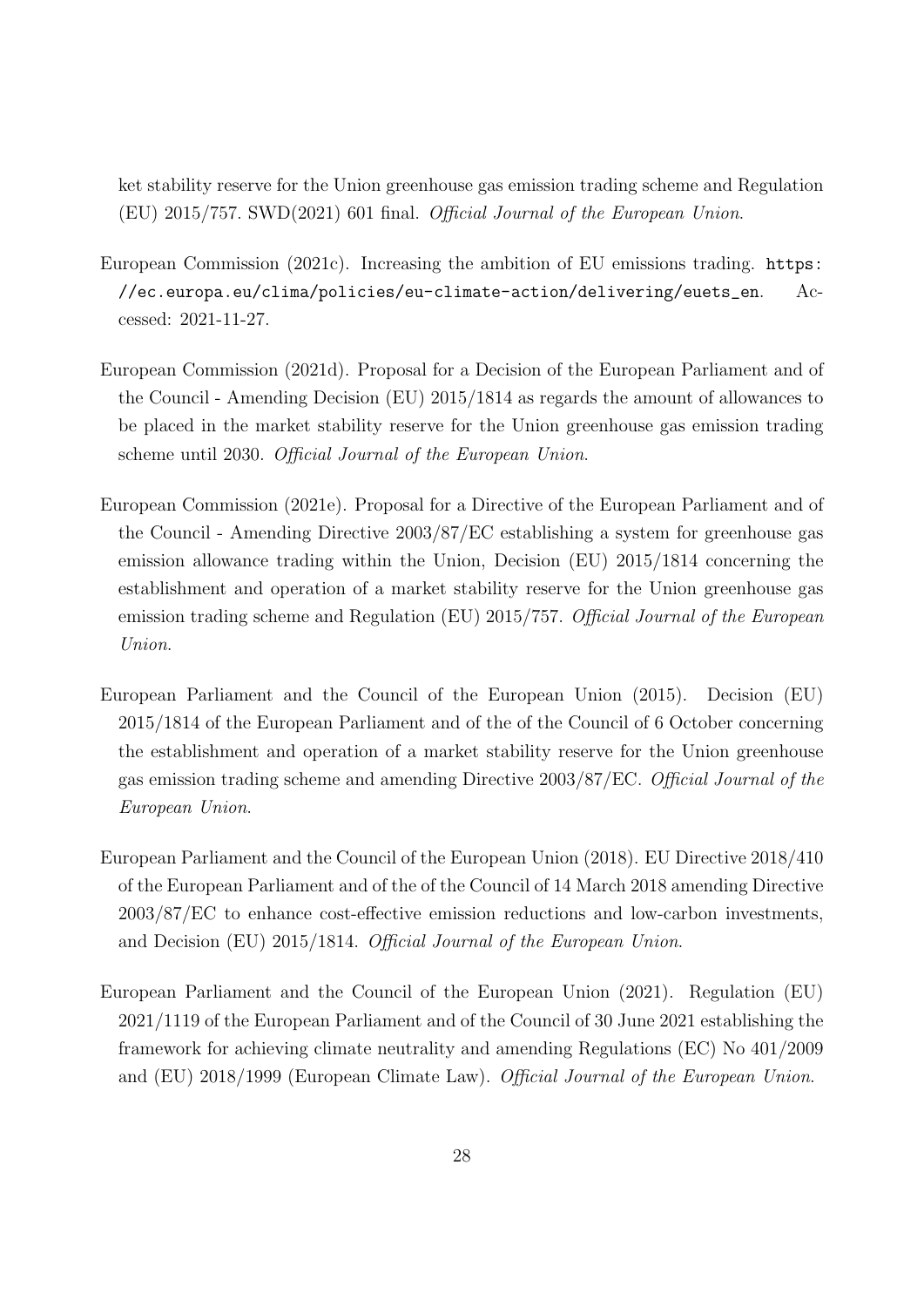- Hintermayer, M., Schmidt, L., and Zinke, J. (2020). On the time-dependency of MAC curves and its implications for the EU ETS. EWI Working Paper, 20/08.
- Hotelling, H. (1931). The Economics of Exhaustible Resources. Journal of Political Economy, 39(2):137–175.
- ICE (2022). EUA Futures. https://https://www.theice.com/products/197/ EUA-Futures/data?marketId=5474735&span=2. Accessed: 2022-02-15.
- Osorio, S., Tietjen, O., Pahle, M., Pietzcker, R. C., and Edenhofer, O. (2021). Reviewing the Market Stability Reserve in light of more ambitious EU ETS emission targets. Energy Policy, 158:112530.
- Perino, G. and Willner, M. (2016). Procrastinating Reform: The Impact of the Market Stability Reserve on the EU ETS. Journal of Environmental Economics and Management, 52:37–52.
- Pietzcker, R. C., Osorio, S., and Rodrigues, R. (2021). Tightening eu ets targets in line with the european green deal: Impacts on the decarbonization of the eu power sector. Applied Energy, 293:116914.
- Quemin, S. and Pahle, M. (2021). Financials threaten to undermine the functioning of emissions markets. Preprint version.
- Quemin, S. and Trotignon, R. (2019a). Emissions trading with rolling horizons. Paris-Dauphine University Climate Economics Chair Working Paper, 01.
- Quemin, S. and Trotignon, R. (2019b). Intertemporal emissions trading and market design: An application to the EU-ETS. Grantham Research Institute on Climate Change and the Environment Working Paper, 316.
- Richstein, J., Emilie, C., and de Vries, L. (2015). The market (in-)stability reserve for EU carbon emission trading: Why it might fail and how to improve it. Utilities Policy, 35:1–18.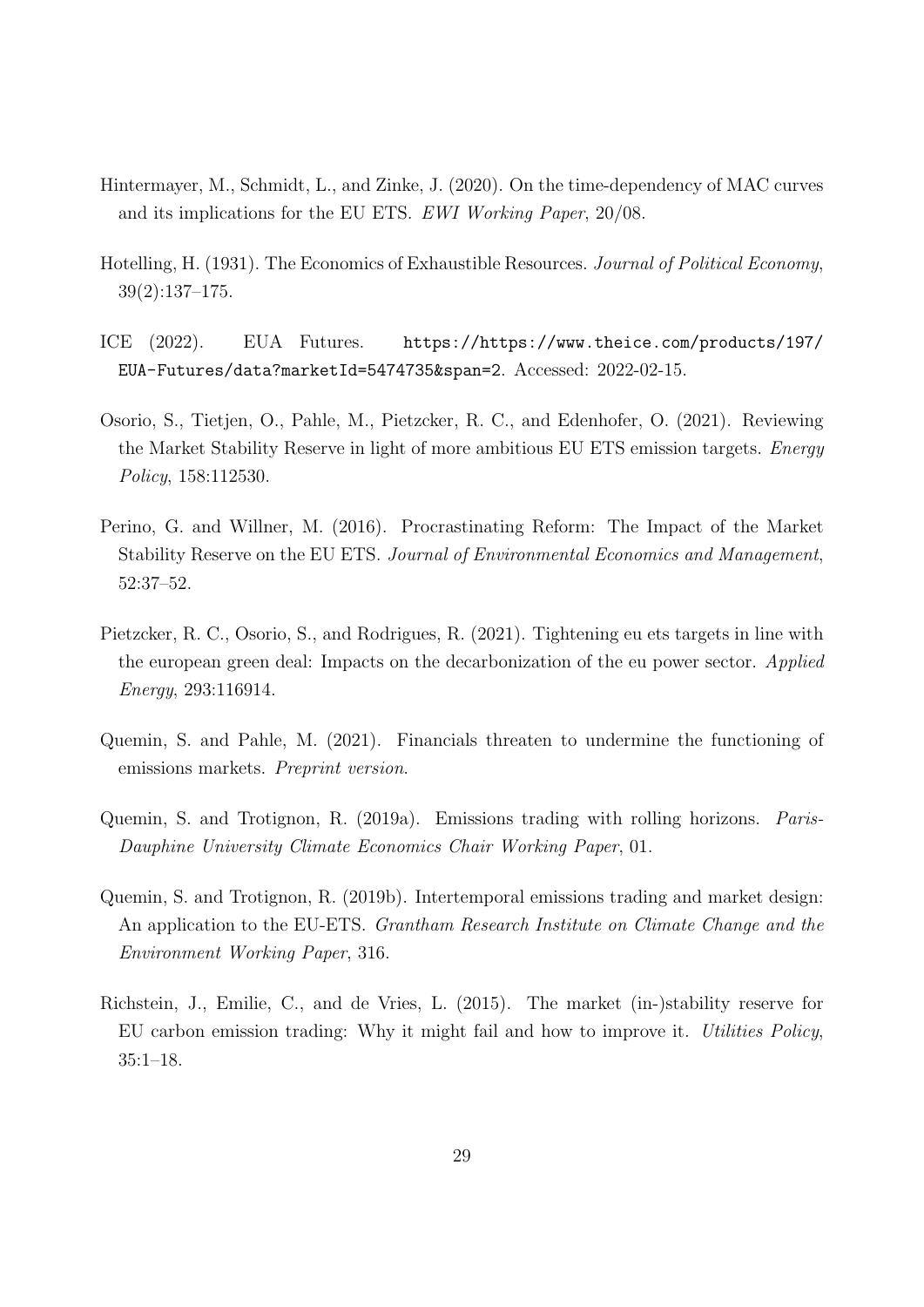- Rosendahl, K. E. (2019). EU ETS and the waterbed effect. Nature Climate Change, 9(10):734–735.
- Rubin, J. D. (1996). A Model of Intertemporal Emission Trading, Banking and Borrowing. Journal of Environmental Economics and Management, 31:269–286.
- Salant, S. (2016). What ails the European Union's emission trading system. Journal of Environmental Economics and Management, 80:6–19.
- Sandbag (2021a). ETS reform: under the hype, a sense of déjà-vu. https://sandbag. be/index.php/2021/07/15/ets-reform-under-the-hype-a-sense-of-deja-vu/. Accessed: 2021-11-28.
- Sandbag (2021b). Impact of EU ETS reform: letting industry loose. https://sandbag.be/ index.php/2021/09/30/impact-of-eu-ets-reform-letting-industry-loose/. Accessed: 2021-11-28.
- Schmidt, L. (2020). Puncturing the waterbed or the new green paradox? The effectiveness of overlapping policies in the EU ETS under perfect foresight and myopia. EWI Working Paper, 20/07.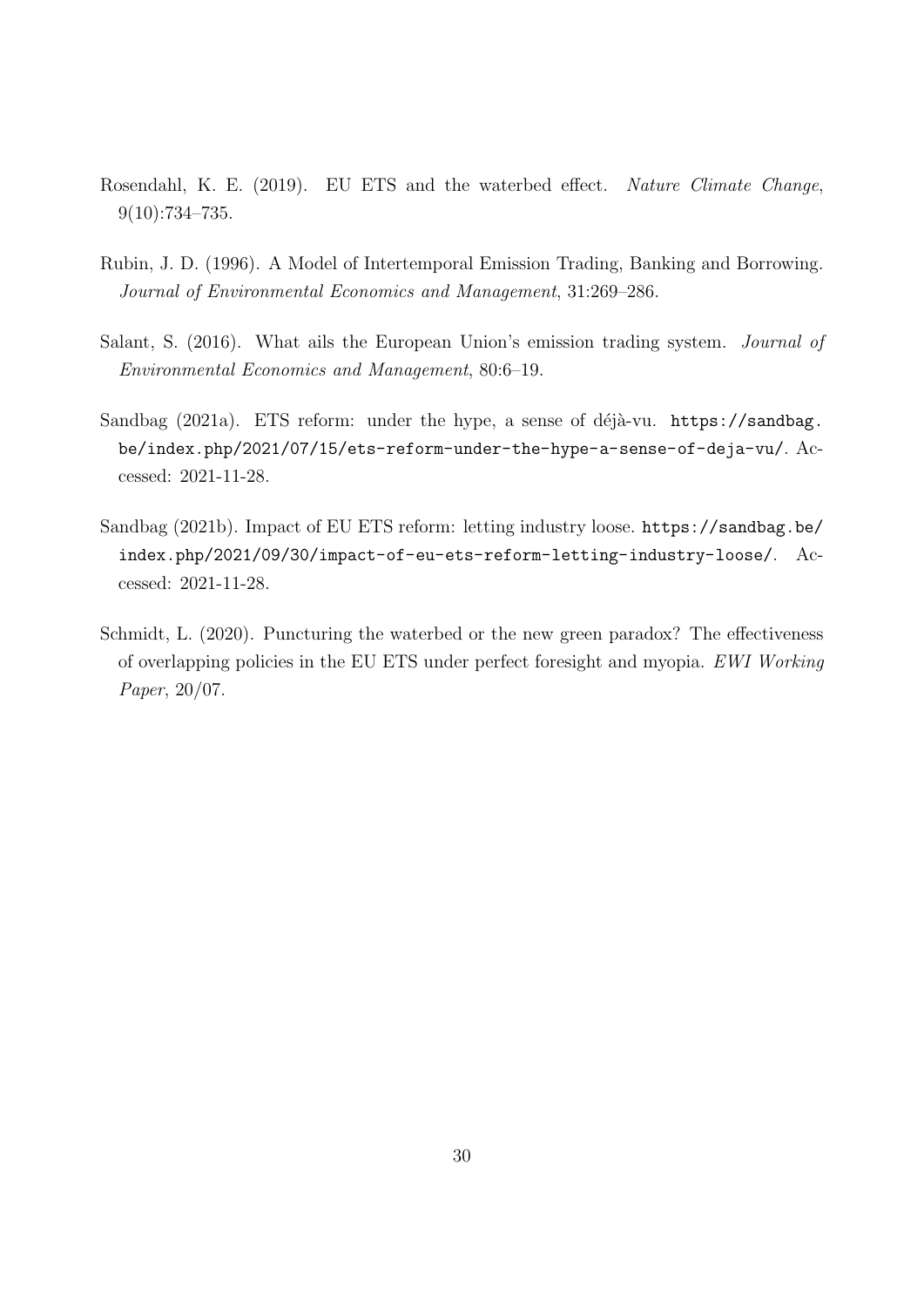#### Appendix A. Sensitivity analysis of the cancellation threshold

Figure A.11 shows that the finding, that a CM based on fixed threshold of 400 million allowances does not significantly change the cancelled volume compared to the regulation in place, also holds for other threshold levels. As the Fit for 55 proposal can only enter into force by 2024, the new rule would not be valid for the first cancellation in 2023. For cancellation thresholds lower than 400 million allowances, the cancellation volume in 2023 and 2024 increases slightly more than proportionally to the threshold increase as more cancellation induces a feedback with higher prices and even more abatement, a higher TNAC and more MSR intake and cancellation. However, a tighter threshold does not induce cancellation in 2025 as long as there is no additional MSR intake. In this way, even an extreme threshold of zero, i.e., all MSR allowances are automatically rendered invalid after 2023, leads to an increase of the overall cancellation volume of only 475 million allowances or 18.9% compared to the thresholds in the Fit for 55 scenario. While the cancellation volume analogously decreases for higher thresholds, it remains unchanged for thresholds above 700 million allowances as at this threshold there is no cancellation triggered in 2024 when the proposed regulation could enter into force.



Figure A.11: Cancellation volume under different cancellation thresholds

#### Appendix B. Further scenario comparison

Analogously to the decomposition of cancellation volumes presented in Figure 10, Figure B.12 presents the change of total emission levels in the EU ETS (over the entire model